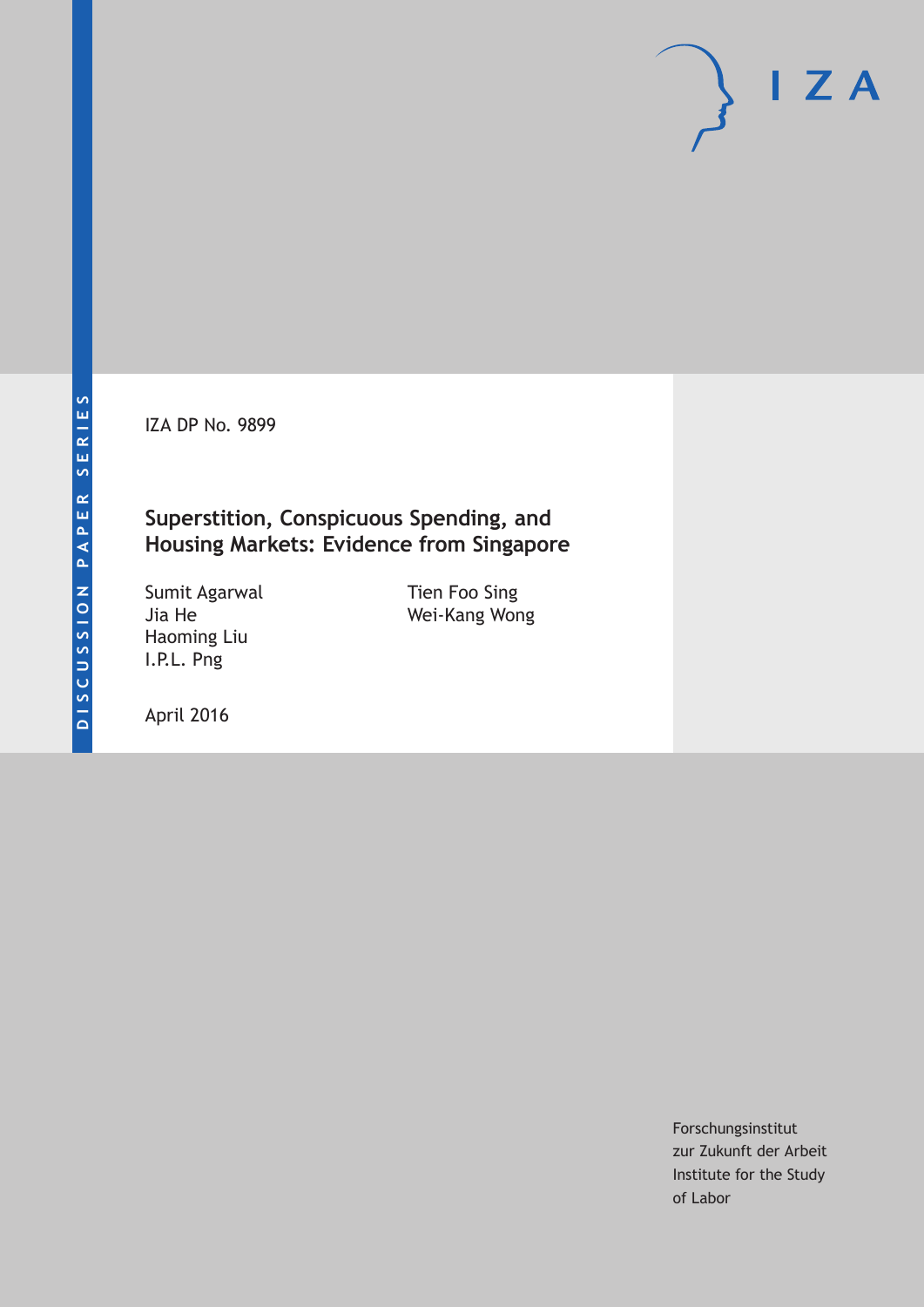# **Superstition, Conspicuous Spending, and Housing Markets: Evidence from Singapore**

### **Sumit Agarwal**

*National University of Singapore* 

**Jia He** 

*National University of Singapore* 

### **Haoming Liu**

*National University of Singapore and IZA*

**I.P.L. Png**  *National University of Singapore* 

### **Tien Foo Sing**

*National University of Singapore* 

## **Wei-Kang Wong**

*National University of Singapore* 

### Discussion Paper No. 9899 April 2016

IZA

P.O. Box 7240 53072 Bonn Germany

Phone: +49-228-3894-0 Fax: +49-228-3894-180 E-mail: iza@iza.org

Any opinions expressed here are those of the author(s) and not those of IZA. Research published in this series may include views on policy, but the institute itself takes no institutional policy positions. The IZA research network is committed to the IZA Guiding Principles of Research Integrity.

The Institute for the Study of Labor (IZA) in Bonn is a local and virtual international research center and a place of communication between science, politics and business. IZA is an independent nonprofit organization supported by Deutsche Post Foundation. The center is associated with the University of Bonn and offers a stimulating research environment through its international network, workshops and conferences, data service, project support, research visits and doctoral program. IZA engages in (i) original and internationally competitive research in all fields of labor economics, (ii) development of policy concepts, and (iii) dissemination of research results and concepts to the interested public.

IZA Discussion Papers often represent preliminary work and are circulated to encourage discussion. Citation of such a paper should account for its provisional character. A revised version may be available directly from the author.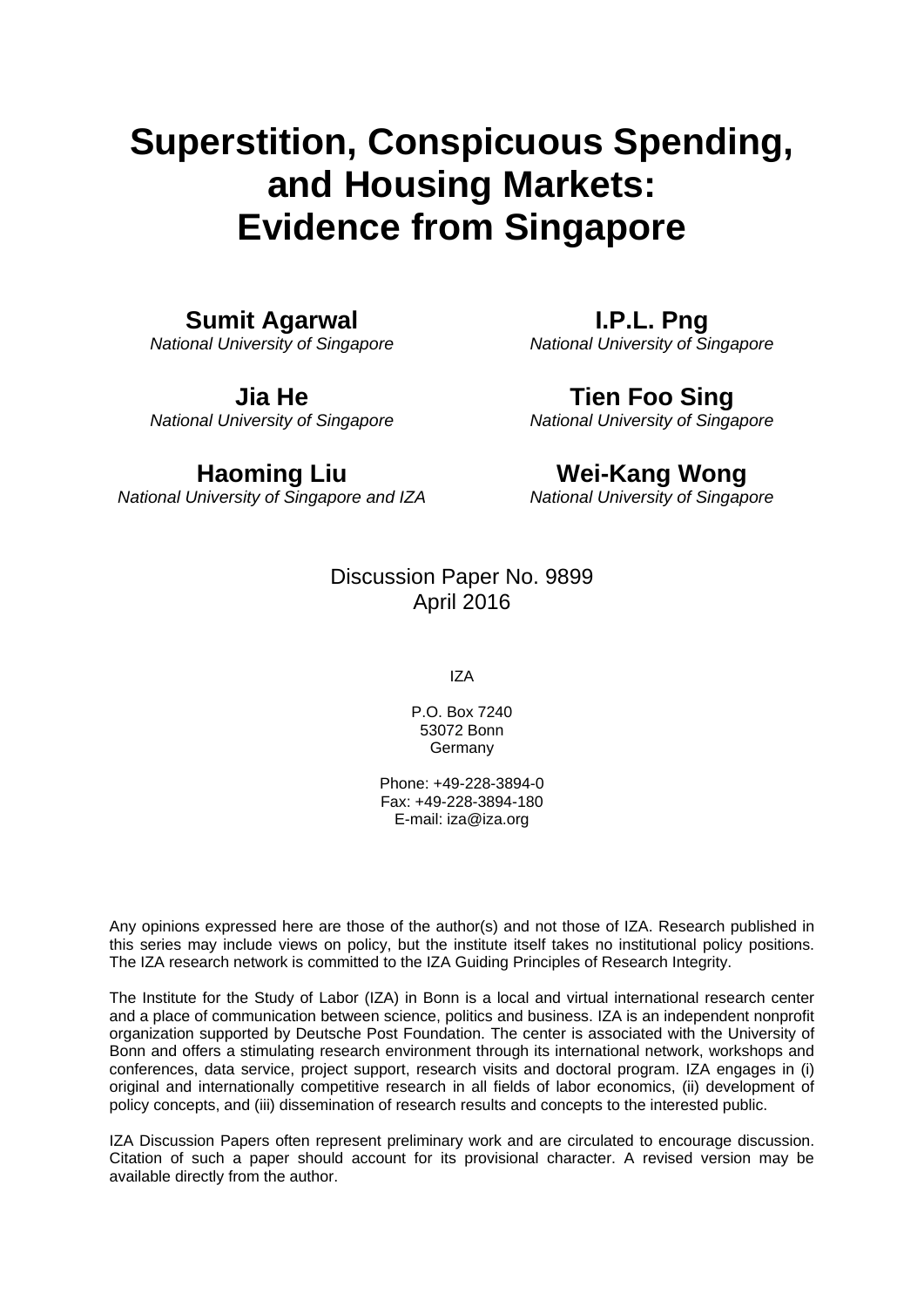IZA Discussion Paper No. 9899 April 2016

### **ABSTRACT**

### **Superstition, Conspicuous Spending, and Housing Markets: Evidence from Singapore\***

For most people, buying a home is their single largest financial commitment. Previous research shows that Chinese buyers pay less for homes with unlucky addresses and more for homes with lucky addresses. Using Singapore data on housing transactions combined with a plethora of individual buyer characteristics including ethnicity, age, nationality, education, and employment, we study the source of these preferences. We find evidence that buyers are heterogeneous. Consistent with superstition, older people, those who suffered from more traffic accidents, and people buying new apartments have stronger preference for lucky addresses, while people with Western names and senior public-sector employees have weaker preference. Consistent with conspicuous spending, people with Western names, senior public-sector employees, and people buying in luxury districts have weaker preference for lucky addresses.

JEL Classification: D1, R3, Z1

Keywords: superstition, conspicuous spending, real estate, prices, behavioral economics

Corresponding author:

 $\overline{\phantom{a}}$ 

Haoming Liu Department of Economics National University of Singapore 1 Arts Link Singapore 117570 E-mail: ecsliuhm@nus.edu.sg

<sup>\*</sup> This version supersedes earlier versions entitled, "Can Superstitious Beliefs Affect Market Equilibrium? Personal Beliefs and Beliefs about Others" and "Superstition and Asset Markets: Evidence from Singapore Housing". The authors thank Gene Amromin, Zahi Ben-David, Souphala Chomsisengphet, David Hirshleifer, Teck-hua Ho, Amit Seru, Wenlan Qian, and participants at the Econometric Society Asian and Australasian Meetings, and seminars at the Nanyang Technological University, and National University of Singapore for comments, Ng Hwee Tou for supervising and Harta Wijaya for building the ethnic classification system, and William Lai and Christopher Ng Gon Chew for providing data, and the NUS Institute of Real Estate Studies for research funding.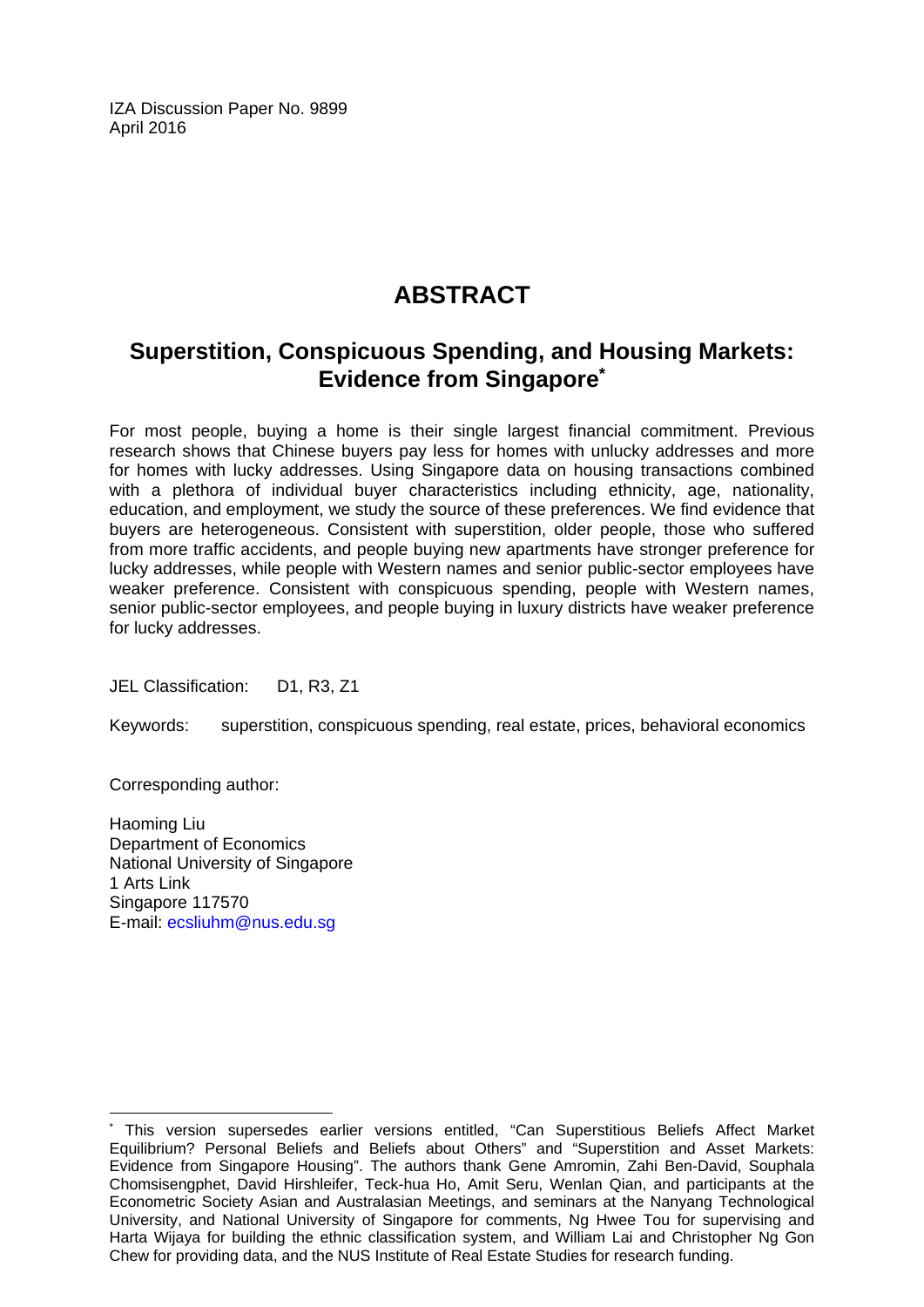#### **1. Introduction**

For most people, buying a home is their single largest financial commitment. However, it presents many uncertainties -- notably, the quality of the construction and maintenance, whether the home will fit the family's future needs, the development of the neighborhood, and the evolution of interest rates and housing prices. Research in psychology suggests that individuals rely on superstition as a way to cope with misfortune and uncertainty, and to rationalize a complex world (Vyse 1997; Ang et al. 2014; Zhang et al. 2014). Given the large stakes and many uncertainties, people may well rely on superstitious cues when buying a home.

Buying a home is also very likely an individual's largest visible expenditure. Behavioral economics suggests that individuals engage in conspicuous spending to signal their future wealth or status (Feltovich et al. 2002; Charles et al. 2009; Heffetz 2011). Where to live, the scale and design of a home – all are very visible, even conspicuous, and possible ways to signal wealth or status to potential business partners and spouses (Wei et al. 2012).

Prior research has found evidence of superstition among Chinese in buying homes, particularly, a preference for homes numbered "8" and dislike of homes numbered "4" (Shum et al. 2014; Fortin et al. 2014). However, these preferences could be expressions of conspicuous spending to signal future wealth or status, rather than or in addition to superstition. A house number has no intrinsic value. So, people might pay more for number "8" just to show that they can afford it. Just as they pay more to live in a more expensive neighborhood or build a flashier mansion.

Charles et al. (2009) and Heffetz (2011) emphasize the need to understand conspicuous spending in housing, yet qualify that such research is challenging due to confounding factors and measurement issues. Consider, for instance, the decision of where to live. Are people choosing to live in a tony neighborhood for the better amenities, to benefit from social externalities, or simply to show off that they can afford it?

We study the effects of superstition and conspicuous spending on housing markets in the context of Singapore. Singapore is very well suited for researching the issue for several reasons. First, the country is multi-racial, with a majority of Chinese and a minority of other ethnicities. With individual data on buyers, we can analyze demand and prices by nationality, ethnicity, age, education, occupation, and other individual characteristics. Second, most homes are high-rise, with all floors being similar if not identical, and so, we can analyze prices and buyer preferences while abstracting from substantial heterogeneity related to locations. Third, the government strictly regulates the numbering of high-rise buildings according to a fixed format, which cannot be manipulated by developers.

Specifically, under the competing hypotheses of superstition and conspicuous spending, we develop predictions for the effects of various demographic and economic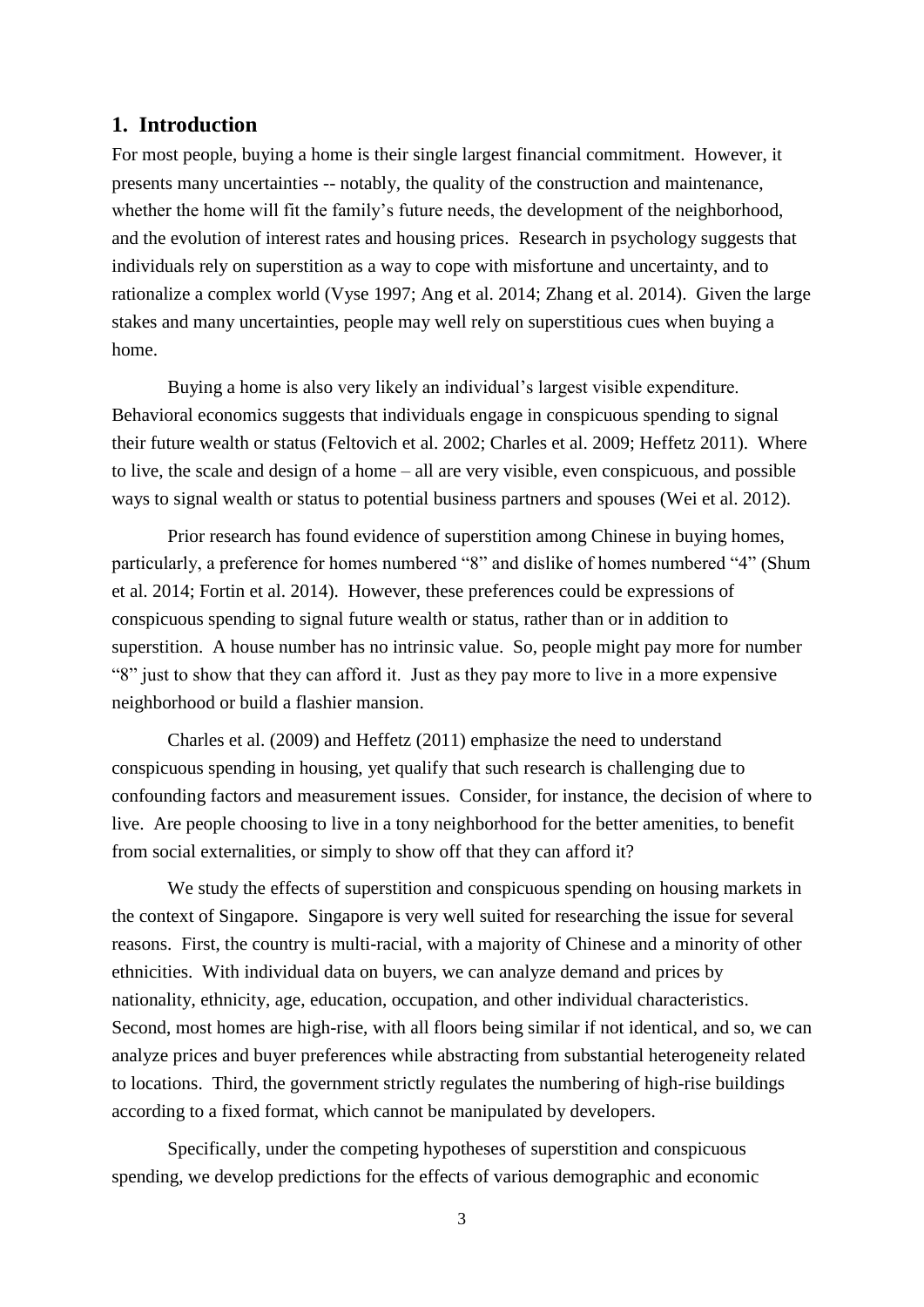factors and uncertainty on buyer preference for lucky addresses. Next, we construct a novel dataset based on the legal filings of over 54,000 transactions of new high-rise apartments in the Singapore real estate market between the years 2000 and 2009, matched to data on ethnicity, dialect group, nationality, age, university education, public-sector employment, and prior involvement in traffic accidents. Then, we run an empirical contest between the alternative hypotheses of superstition and conspicuous spending.

We find evidence consistent with both superstition and conspicuous spending, suggesting that buyers are heterogeneous. The evidence of superstition comprises higher demand for lucky addresses from older buyers, those who suffered from more traffic accidents, and buyers of new apartments, which are consistent with older people and those encountering bad luck and facing more uncertainty being more superstitious. Further superstition is lower demand from buyers with Western names and senior public-sector employees, which is consistent with such people being less superstitious. The evidence of conspicuous spending is lower demand for lucky addresses in luxury districts, consistent with luxury areas being a substitute way of signaling wealth and status, as well as lower demand from buyers with Western names and senior public-sector employees, consistent with such people being more established and having less need to signal.

On balance, we conclude that superstition explains somewhat more of Chinese buyers' preference for lucky addresses. Yet, it is important to appreciate that conspicuous spending plays a role, particularly in accounting for the relative magnitude of the discount for unlucky addresses as compared with the premium for lucky addresses. In the absence of conspicuous spending, the theory of loss aversion (Kahneman and Tversky 1979) combined with superstition predict that the discount for unlucky addresses should be larger than the premium for lucky ones.

Our findings contribute to research in finance emphasizing behavioral biases among investors. Prior research has identified how lack of self-control affects savings, reference pricing affects the sale of homes, loss aversion affects the choice between investment in equities and bonds and leads investors to sell winners and hold on to losers, over-confidence precipitates excessive trading, and extrapolation induces investors to over-invest according to past share performance (DellaVigna 2009).

More particularly, weather affects personal mood, and in turn affects stock returns (Hirshleifer and Shumway 2003), risk attitudes in capital markets (Kliger and Levy 2003), and household spending (Agarwal et al. 2012). Solar and lunar eclipses are associated with lower trading volume and stock returns in U.S. and Asian equity markets, with larger effects when stock prices were more volatile and the eclipses were more publicized (Lepori 2009). In China, newly listed firms with lucky listing codes trade at a premium, which dissipates over three years (Hirshleifer et al. 2012). Consumers are subject to "hot hand" fallacies

4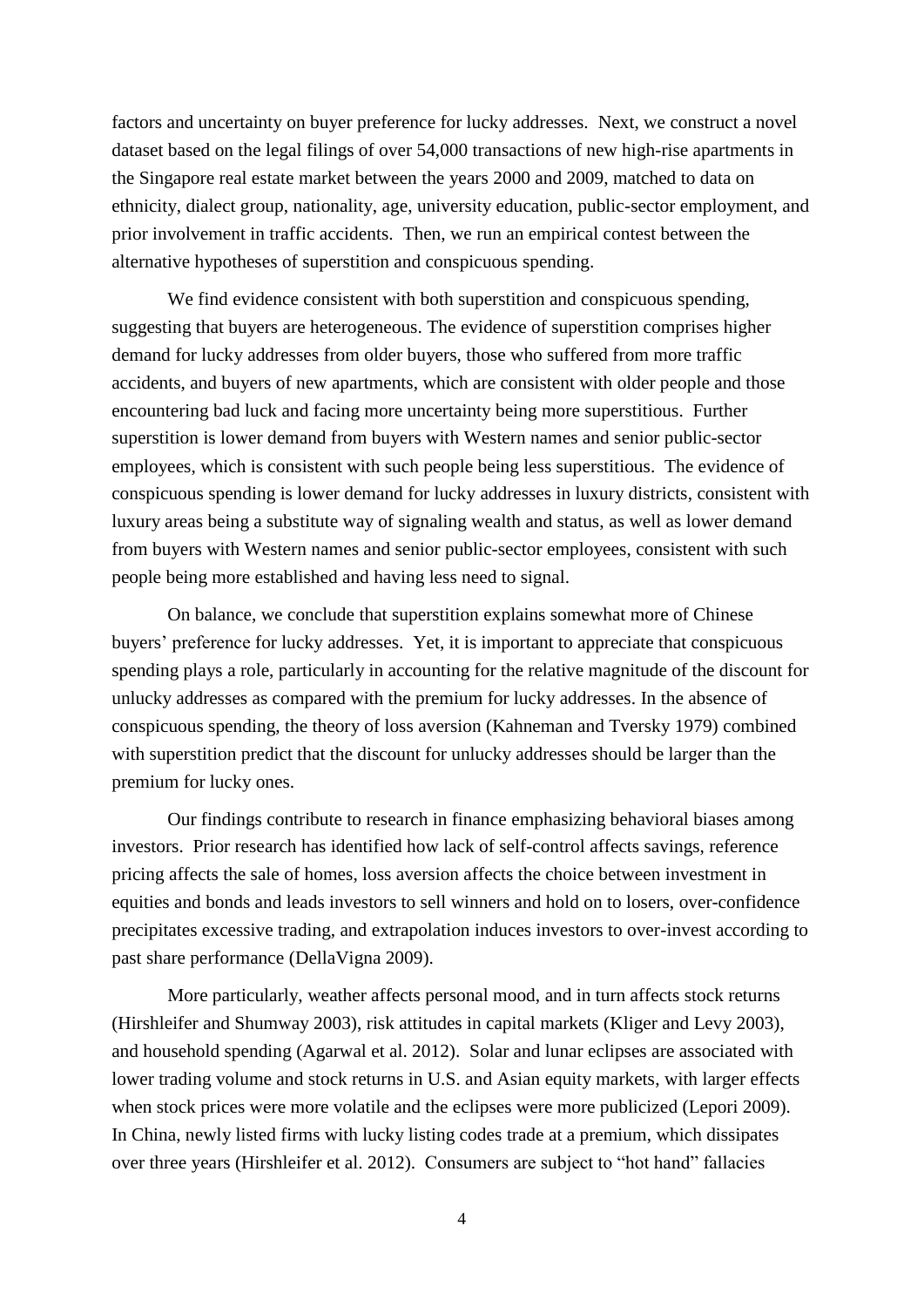(Guryan and Kearney 2008; Powdthavee and Riyanto 2015).

Our contribution is to explicate the role of superstition and conspicuous spending in the market for housing, which is the largest asset for most households. Although our study is set in Singapore, the findings are suggestive of consumer behavior in other markets. Older, less Westernized buyers and those who have encountered more bad luck are more prone to superstitious bias. Buyers employed in prestigious and well-paid occupations do not engage in conspicuous spending, and high-class locations and lucky addresses are substitute ways to signal status and wealth.

The rest of the paper is structured as follows. Section 2 explains Chinese numerology and Section 3 introduces Singapore's housing market. Sections 4-6 present the empirical methodology, data, and estimates, while Section 7 concludes.

#### **2. Chinese Numerology**

Chinese is a language with a common written script, spoken in different ways by region. In some Chinese dialects, the number "8" is pronounced like the word "prosperity", while the number "4" is pronounced like the word "death". Consequently, "8" is considered to be lucky, and "4" to be unlucky. As Hirshleifer et al. (2012) observe, Chinese numerological symbolism, which derives from Confucian and Taoist beliefs, deviates from scientific notions of causality in two ways. The similarity in the pronunciation of a number to another word has causal import. Further, association with the number (and so, indirectly with the word) will affect the likelihood of experiencing favorable outcomes.

The effect of Chinese numerological superstition has been quite extensively studied. The government of Hong Kong sells new license numbers by public auction. In auctions between 1997 and 2009, the prices of license numbers including the lucky "8" were systematically higher, while prices of license numbers including the unlucky "4" were lower (Ng et al. 2010).

However, the premium for "8" could also be interpreted as conspicuous spending to signal future wealth or status. The interpretation as conspicuous spending is consistent with the premium for "8" falling after 2006, when the government introduced vanity license numbers, and so, providing another way by which car owners could signal their wealth and status. Moreover, the prices of license numbers including the digit "5" were systematically lower, which cannot be interpreted in terms of superstition.

Most research into Chinese numerological superstition has focused on real estate. Fortin et al. (2014) analyzed the sales of about 117,000 of single-family homes in the Greater Vancouver area between 2000 and 2005. In neighborhoods with relatively more Chinese residents and in repeated transactions, the sales prices of houses with street address numbers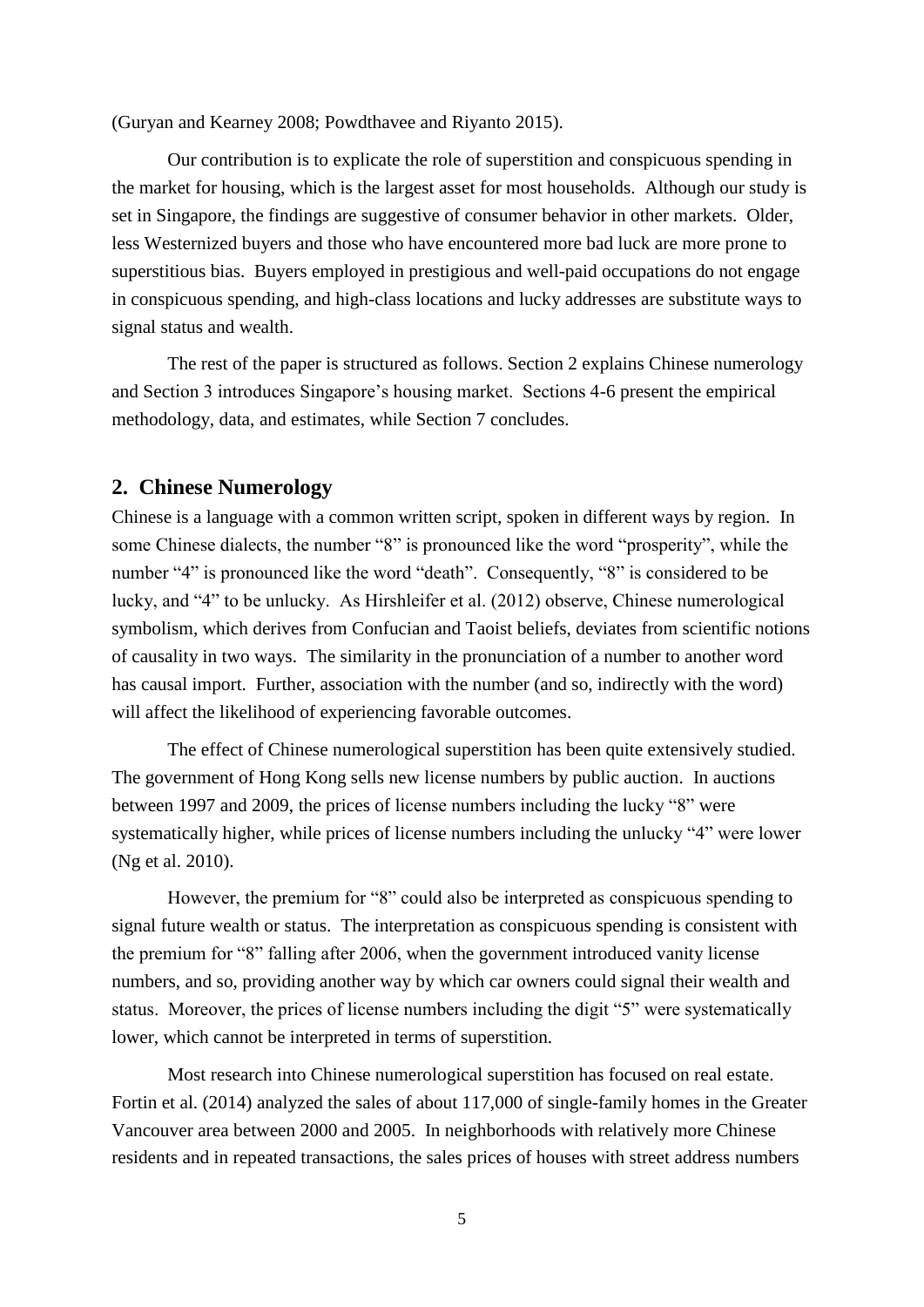ending in "4" were 2.2 percent lower and those ending in "8" were 2.5 percent higher than houses with other addresses. However, these findings might possibly be confounded by unobservable differences between houses, or explained by conspicuous spending. 1

Shum et al. (2014) studied a random sample of high-rise residential sales in Chengdu, a large city in southwest China, between 2004 and 2006. The prices of apartments on floors with numbers ending in "8" were 8.7 percent higher when sold as second-hand but not significantly higher when sold as new. Buyers who had more 8's in their mobile telephone number were more likely to buy apartments on the lucky 8th floor. However, more educated people were not less likely and older people were not more likely to buy 8th floor homes, which is not consistent with superstition. Indeed, the estimates seem more consistent with conspicuous spending. A mobile number with more 8's is very conspicuous.

By contrast with the studies that focused on housing, Hirshleifer et al. (2012) investigated the effect of superstition on equity markets -- in the context of initial public offerings in China between 1991 and 2005. On the Shanghai and Shenzhen stock exchanges, listed companies are identified by a numerical code, which is the equivalent of the U.S. ticker. For instance, the listing code of the Industrial and Commercial Bank of China is 601398.SS. Consistent with superstition, the proportion of issuers with lucky listing codes (that included at least one lucky digit and no unlucky digit) was abnormally high and the proportion of issuers with unlucky listing codes was abnormally low. Moreover, newly listed shares with lucky listing codes initially traded at a premium to shares with unlucky listing codes, but the premium dissipated within three years. $<sup>2</sup>$ </sup>

Besides numerological superstition, Chinese people also attach real meaning to the zodiac calendar, which comprises a 12-year cycle, each named after an animal. The dragon year is considered to be particularly auspicious and is associated with surges of new births among Chinese people. In a study of the U.S. population, Johnson and Nye (2011) found that Asians born in dragon years are more educated than those born in other years, which suggests that Asian parents invest more in the education of dragon children.

#### **3. Singapore Housing Market**

-

Singapore is an island nation with land area of about 716 square kilometers (projected to increase to 766 square kilometers by the year 2030). As of June 2012, the population of the

<sup>&</sup>lt;sup>1</sup> Houses numbered "4" were older, while those numbered "8" were newer and had better features. The difference in age might be related to people buying houses numbered "4", rebuilding and then, petitioning to renumber. In neighborhoods with more Chinese, house numbers ending in "0", "5", and "8" were more frequent (Fortin et al. 2014: Figure 3).

<sup>2</sup> Apparently, the Chinese vary in their definition of which numbers are lucky. Shum et al. (2014) defined both "6" and "8" as lucky, while Hirshleifer et al. (2012) considered "6", "8", and "9" to be lucky. The common thread in the previous research is that "8" is lucky and "4" is unlucky.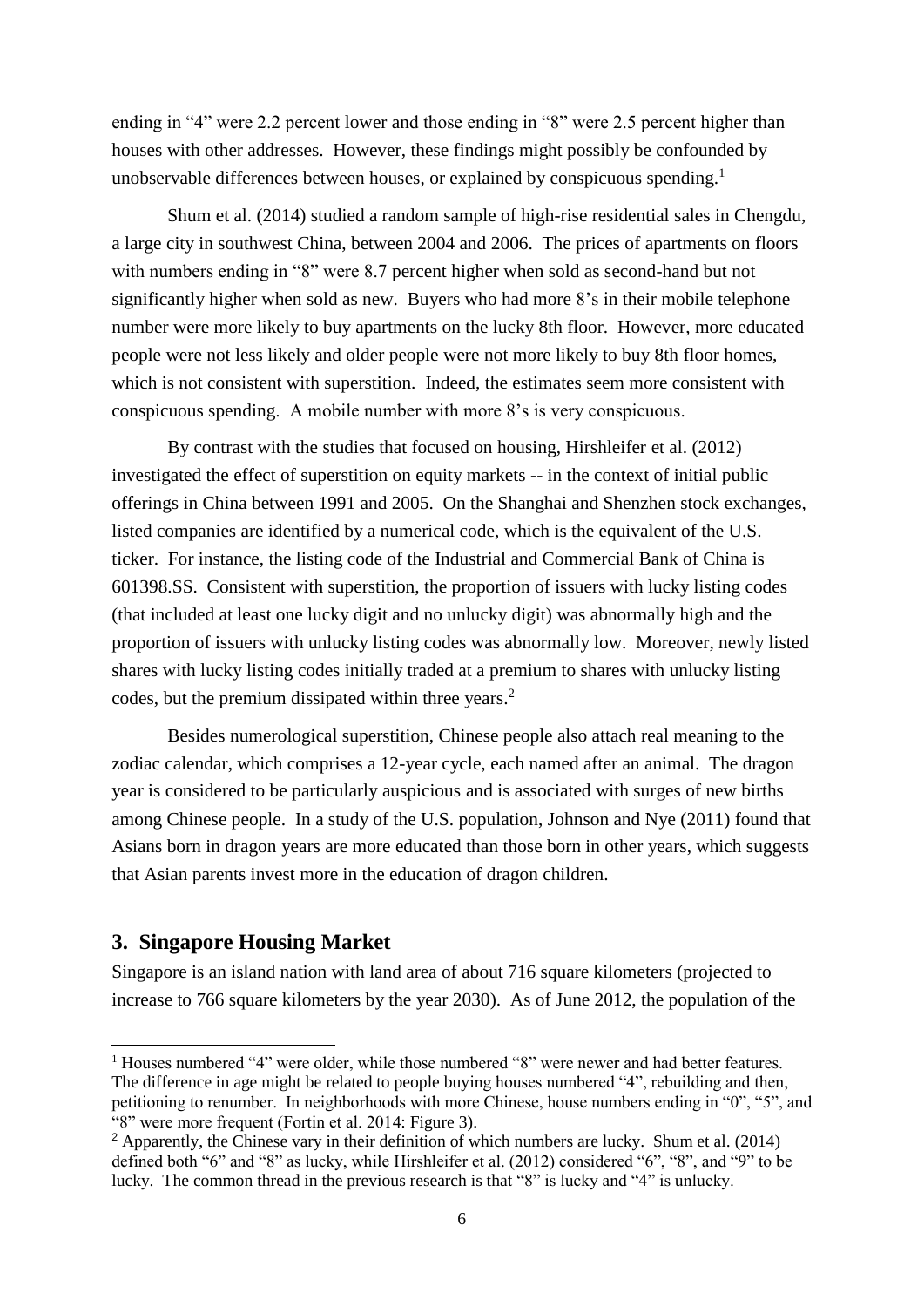country was 5.31 million, including 3.29 million citizens and 533,000 permanent residents. The resident population is ethnically diverse, comprising 74 percent Chinese and 26 percent other races. 3

Singapore's ethnic diversity provides a natural setting in which to investigate the effect of superstition among Chinese people in their decision to buy a home. The non-Chinese population provides a ready control group to test whether the effect of lucky and unlucky numbers on housing demand and prices is due to conspicuous consumption or superstition.

Singapore's home ownership rate of over 90 percent is among the world's highest. The residential market comprises two segments. About 77 percent of homes were built by the government's Housing and Development Board, mostly for direct sale to eligible citizens at subsidized prices, with a small proportion for rental. Public housing is primarily owneroccupied. The government closely regulates the sale and resale of public housing and limits information on individual prices. 4

The remaining 23 percent of apartments are in the private housing market. The private housing market is laissez-faire, except that foreigners are not allowed to buy low-rise apartments such as single-family homes. Information on sales of private housing, including the price and physical characteristics of each transaction, is readily available. Accordingly, like previous studies of superstition in the Singapore housing market, we focus on private housing, where preferences for lucky and unlucky numbers are more likely to be fully revealed.

The Singapore government strictly regulates street addresses and the numbering of high-rise apartments, and so, facilitates study of the effect of superstition on housing prices. The Inland Revenue Authority of Singapore (IRAS), which is responsible for collecting taxes on real estate and real estate transactions, has stipulated a specific format for the numbering of all high-rise buildings. The format comprises a block number, and then an apartment number comprising a sequence of two digits or characters designating the floor, a hyphen, and two or three digits or characters designating the location on the floor. For instance, apartment number 05-08 is the 8th unit on the 5th floor.

The IRAS enforces compliance with the numbering plan. With regard to the numbering of floors, the IRAS states unequivocally, "'01' is normally assigned to the first level of a building where the main entrance is located, followed by '02' for the second level

-

<sup>&</sup>lt;sup>3</sup> These and the following statistics of Singapore's population and housing market are drawn from the *Yearbook of Statistics 2013* and *Census of Population 2010*, Department of Statistics, Singapore.

<sup>&</sup>lt;sup>4</sup> A unique feature of Singapore's public housing is an explicit policy to ensure ethnic diversity (Wong 2013). The Housing and Development Board regulates the resale of apartments by building and area to prevent the percentage of any particular race from exceeding specified benchmarks.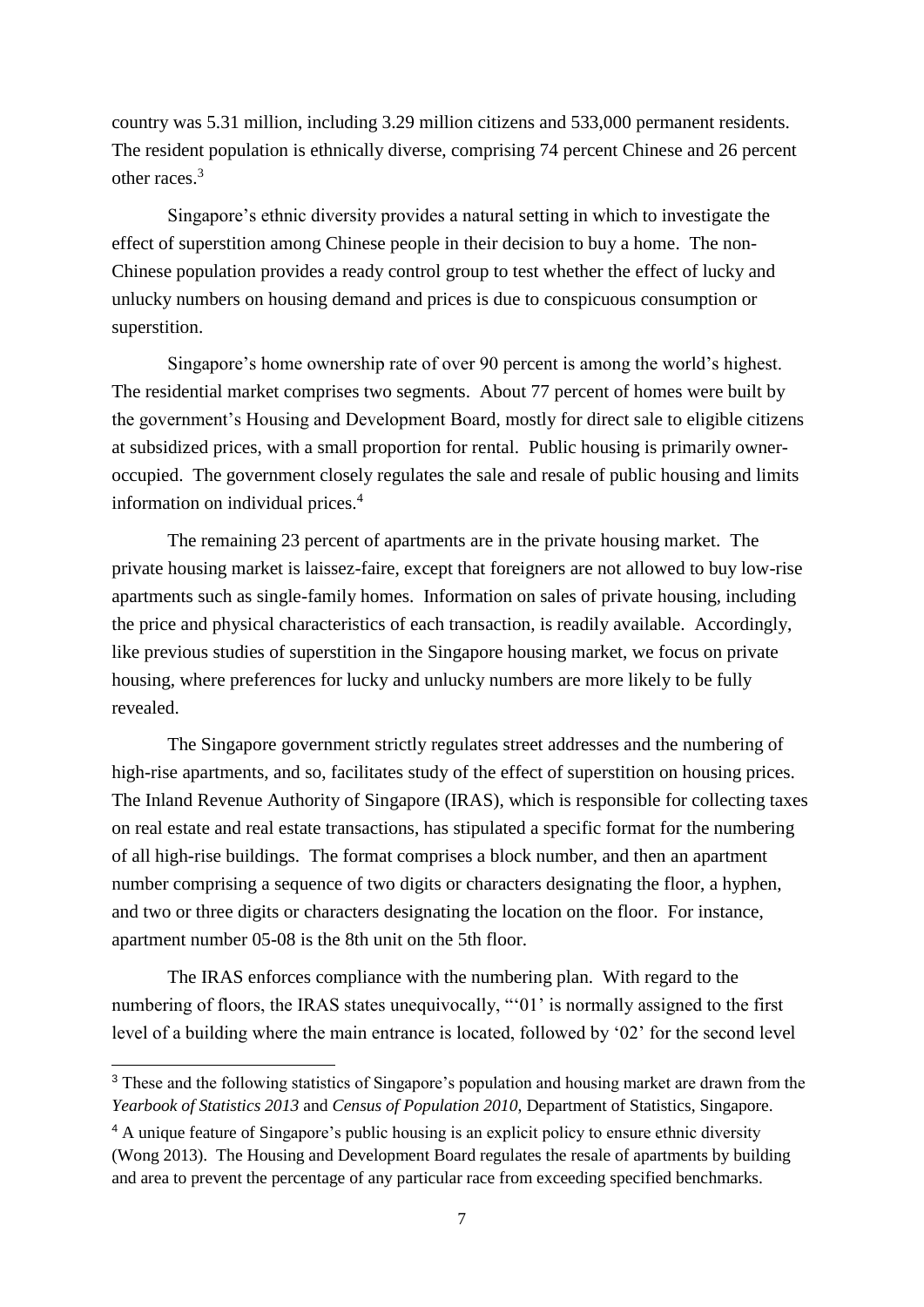and so on. … Omission of any numbers is not allowed" (IRAS 2013: Paragraph 3B(1)). The IRAS is equally firm with regard to the numbering of apartments on each floor: "Units are generally numbered sequentially in a clock-wise direction starting from "01". An apartment number will be provided for each distinct unit shown on the floor plan. Omission and reservation of any numbers are not allowed for a residential development" (IRAS 2013: Paragraph 3B(3)). In addition, the IRAS assigns a unique 6-digit postal code to every building.<sup>5</sup>

#### **4. Empirical Strategy**

-

Previous research into the demand for residential housing among Chinese buyers identified preferences over the house number (Fortin et al. 2014) as well as the floor number (Shum et al. 2014). To encompass both aspects, we define the ordinal variable, lucky address number, as follows:

 $2 =$  very lucky if the last digits of both floor and unit numbers is "8";

 $1 =$ lucky if the last digit of either floor or unit number is "8" and neither last digit is "4";

 $0 =$  neutral if not very lucky, lucky, unlucky, or very unlucky;

-1 = unlucky if the last digit of either floor or unit number is "4" and neither last digit is "8";

 $-2$  = very unlucky if the last digits of both floor and unit numbers is "4".

The above ordinal classification represents Chinese dislike of the number "4" and preference for the number "8" in a fairly flexible way. It explicitly allows complementarity in lucky/unlucky addresses, so, for instance, the premium for very lucky addresses need not be double the premium for lucky addresses. The only ambiguity is whether to classify mixed addresses like 04-08 and 08-04 in the same category as addresses with neither unlucky nor lucky numbers such as 03-07. In the main estimates, we classify mixed addresses as neutral, and in a robustness check, exclude them.

To investigate the effect of superstition and conspicuous spending on the demand for apartments, we estimate an ordered logit model of the buyer's choice by address. Specifically, we suppose that buyer *i* receives the latent utility,

$$
y_{ijyq}^* = \alpha + S_{ij}\beta + X_j\gamma + \mu_y + \nu_q + \eta_{ijyq},
$$
\n(1)

<sup>5</sup> By contrast, the authorities in other countries are more flexible. In the United States, many highrise hotels lack a 13th floor (*USA Today*, 2007). The Hong Kong authorities are particularly accommodating of real estate developers in floor numbering. The sales brochure for the Arch, a development in West Kowloon, boldly advertised that "[t]here are no 14, 24, 34, 40-49, 53-54, 58, 60- 61, 64 & 74F". In the absence of units with unlucky numbers, any research would be limited to investigating the effects of lucky numbers.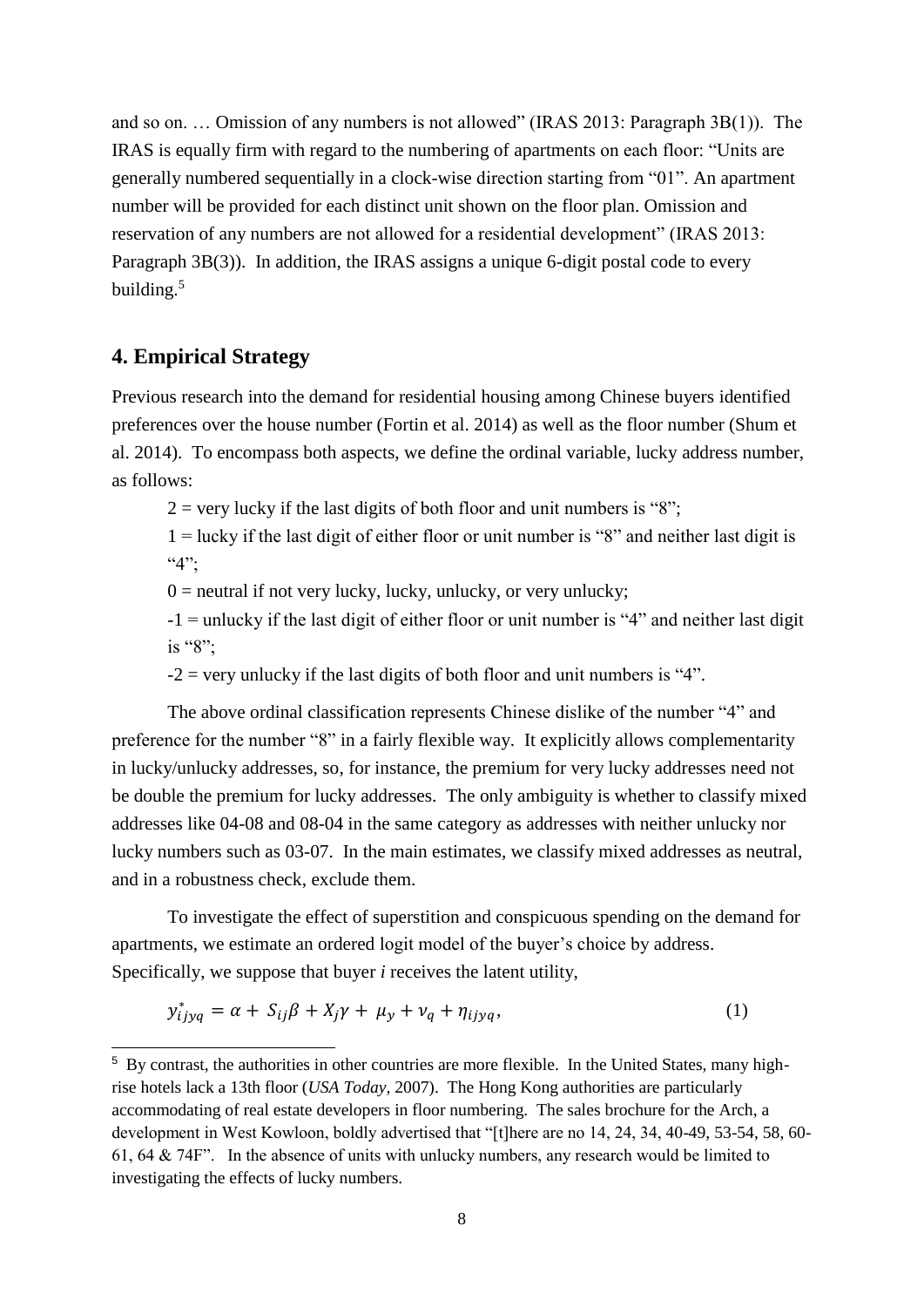from buying apartment *j* in quarter *q* of year *y*. The  $S_i$  are buyer *i*'s demographic, economic, and other characteristics,  $X_i$  are legal and physical attributes of the apartment including legal tenure, location, size, and floor level,  $\mu_y$  are transaction year effects to control for changes over time in the macro-economy and interest rates, that affect all residential real estate transactions in the same way,  $v_q$  are transaction quarter effects to control for potential seasonality, and  $\eta_i$  is a random variable with a logistic distribution, while the  $\alpha$ ,  $\beta$ ,  $\gamma$  are coefficients. The probability that buyer *i* will buy apartment *j* is

$$
P(y_{iyq} = j) = P(\kappa_{j-1} \le y_{iyq}^* \le \kappa_j) = F(y_{it}^* - \kappa_j) - F(y_{iyq}^* - \kappa_{j-1}),
$$
\n(2)

where  $\kappa$  is the cut-off value and  $j$  (= -2, -1, 0, 1, 2) is the address, and *F* is the logistic cumulative function where

$$
F(z) = \frac{e^z}{1 - e^z}.\tag{3}
$$

We assume that the buyer's characteristics are exogenous. Yet her decision to buy an apartment with a particular address could be correlated with legal and physical attributes of the apartment. If buyers with different characteristics differ in their preference for these legal and physical attributes, then, without proper control for these attributes, the estimated effects of the characteristics might be biased. For instance, if Chinese have a stronger preference for high floor apartments than non-Chinese, then Chinese buyers will be more likely to purchase apartments on the 8th floor than on the 4th floor even they are not superstitious. Accordingly, we include controls,  $X_j$ , for these attributes.

Our identifying assumption is that, in the absence of superstitious beliefs and conspicuous spending, buyer demand does not vary with address after controlling for legal and physical attributes. To justify the assumption, we note that the design of Singapore highrise residential buildings is fairly uniform, with the design of each floor being the same. So, the "04" unit is the same on every floor of the building, and similarly, the "08" unit is the same on every floor. Further, the government's strict regulation and clockwise numbering rule prevent real estate developers from selectively numbering more desirable apartments (for instance, closer to or further from the elevator) and home-owners from renumbering their apartments. Accordingly, the controls for legal and physical attributes substantially eliminate heterogeneity among apartments.

#### **5. Data**

Our study combines five sources of data. The first is a proprietary dataset of legal filings of private housing transactions with the Registry of Land Titles between January 1995 and December 2012. The records include the address of the apartment including the name of the building, and floor and unit number, attributes of the apartment, and details of the transaction.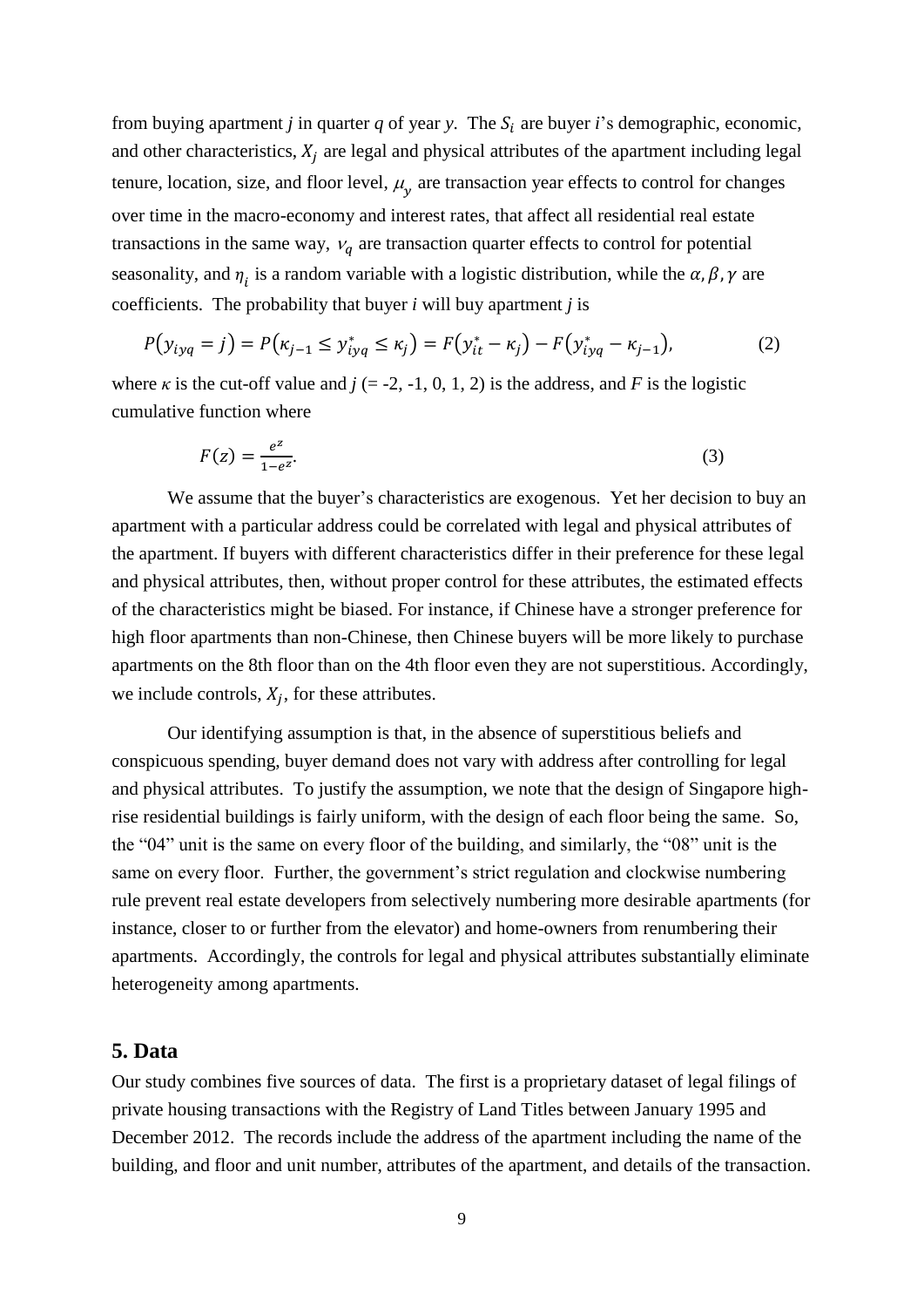The apartment attributes are the legal tenure (freehold or leasehold), type of development (apartment, condominium, or landed), and size in square meters.<sup>6</sup> The transaction details are the date, names and national registration numbers of buyers and sellers, type of sale (new sale, subsale, or resale -- as explained below), price, and whether the purchase was financed by a mortgage loan.

A "new sale" is the sale of the apartment by the real estate developer, which may occur before or after the government issues the "temporary occupation permit", which allows the apartment to be inhabited. A "subsale" is the sale of an apartment before the government issues the temporary occupation permit, by a party who is not the developer. A "resale" is the sale of an apartment after the issuance of the temporary occupation permit, by a party who is not the developer.

The second source of data is a system that we built to classify any person by name into one of four ethnicities – Chinese, Malay, Indian, and others. The classification is based on the value of a linear combination of the characteristics of the data. We used a proprietary dataset of personal information to train the ethnic classifier system. When validated against a data set of 1,327 persons with confirmed ethnicity, the system achieved accuracy of over 99 percent in recognizing Chinese names and 82.7 percent in recognizing non-Chinese names (over 99 percent of persons classified as Chinese were actually Chinese, and 82.7 percent of those classified as non-Chinese were actually not Chinese). We used the classification system to identify the ethnicity (Chinese or non-Chinese) of buyers named in the residential property transactions. To supplement the race classifier, we also compiled family names of the major Chinese dialect groups in Singapore – Hokkien, Teochew, and Cantonese -- and classified Chinese buyers by dialect group.

The third source is a simple classifier that we built to infer a Singaporean's year of birth from their national registration number. The government issued national registration numbers in sequence by year of birth to people born in the year 1955 and after, and so, the classifier only works only for these people. For people born earlier, the national registration number was not issued in sequence, so, it is not possible to infer their age from the national registration number.

The fourth source is graduation lists of Singapore's two major tertiary institutions – the National University of Singapore and Nanyang Technological University, and the Singapore Government Directory, 2007 and 2009 editions. For these sources, we kept only

-

<sup>&</sup>lt;sup>6</sup> Condominiums are high-rise buildings with exclusive access to amenities such as parking, sports facilities, and children's playgrounds. Apartment buildings are high-rise buildings without such exclusive amenities. Landed properties are single-family homes, and have unique street addresses and 6-digit postal codes. Freehold is an unlimited tenure of ownership, while leasehold is a limited tenure of ownership, typically 99 years, after which ownership reverts to the government.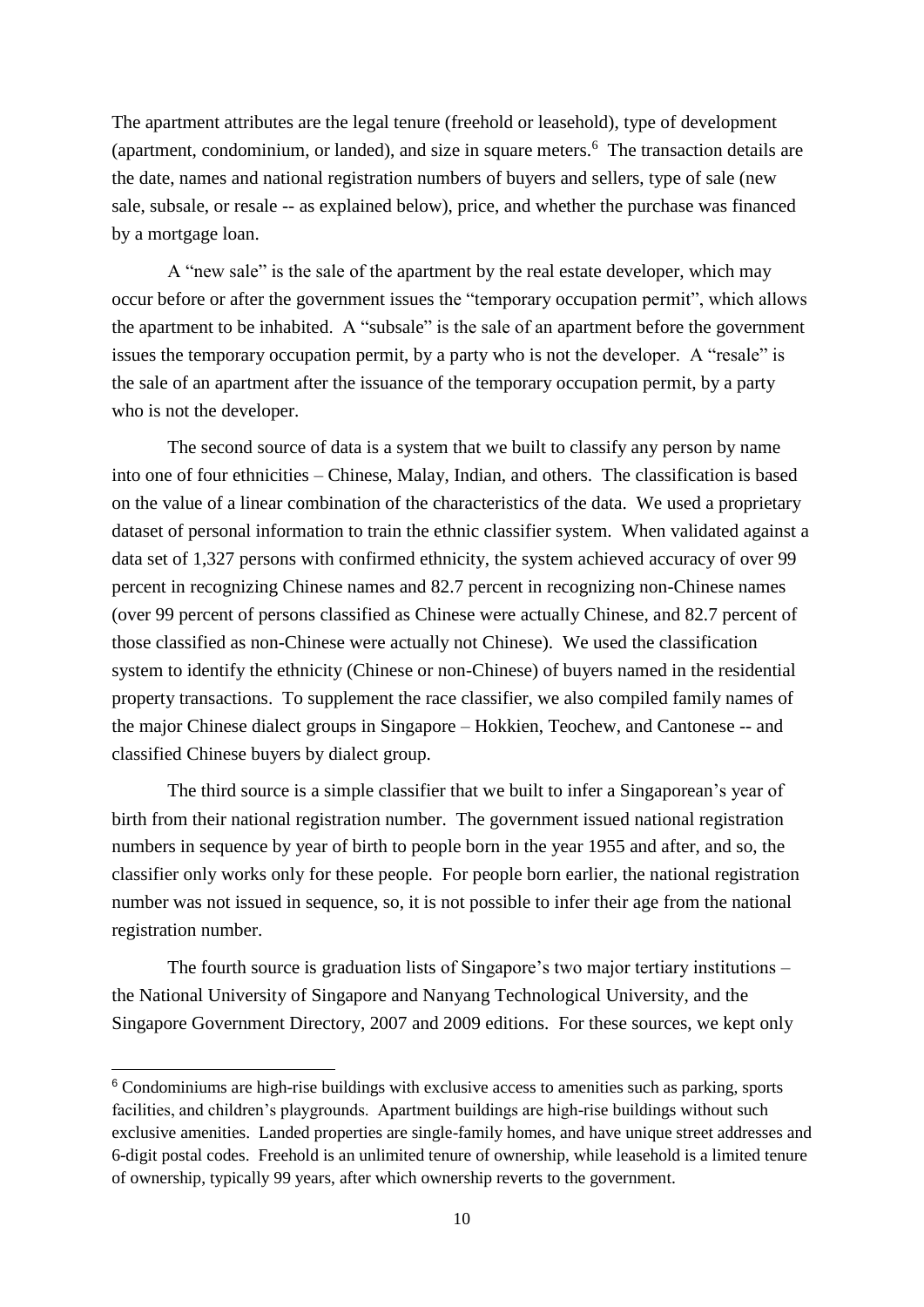unique names and then matched by name to buyers in the dataset of private housing transactions to identify buyers with university education or were employed in the public sector.

The fifth source is a proprietary dataset of court records of civil actions against personal defendants involved in traffic accidents between 1998 and 2012. For each case, the record includes the filing date and the names and national registration numbers of the parties. We link the court records to residential property transactions through the buyer's national registration number.

Note that many purchases of residential properties involve more than one buyer, such as husband and wife buying jointly. In classifying buyers by race, nationality, dialect group, education, and employment in the public sector, we classify all buyers involved in the purchase, and then construct indicator variables that equal 1 if at least one buyer belongs to the category and 0 otherwise. For instance, an apartment is defined to be bought by Chinese if at least one buyer is Chinese.

Like Shum et al. (2014), we focus on high-rise residential developments. The plans of the various floors in high-rise buildings are quite similar, if not identical. Possible differences from a common floor plan include first floor apartments which might include a terrace and top floor apartments which might include a terrace or comprise two floors. By contrast, single-family homes are heterogeneous and may differ in unobservable ways that correlate with the house number (Fortin et. al. 2014).

Unlike previous studies, we consider only the primary market, i.e., new sales. Apart from a few transactions with missing data or errors, the data on new sales are quite complete. Importantly, all new apartments in a building are sold by the same seller, and so, withindevelopment estimates would not be confounded by unobserved differences. In addition, the quality of new apartments is uniform within a building. By contrast, studies of the secondary market are subject to possible selection bias and differences among sellers. Moreover, resale apartments might differ in ways that we cannot observe, such as renovation and maintenance, and which might be correlated with unit or floor number.

Referring to Table 1, the distribution of sales by luckiness of address differs between the primary and secondary markets. Specifically, the Kolmogorov-Smirnov test rejects the null hypotheses of that the distributions of lucky addresses are the same in the primary and secondary markets at the 1 percent level. Subsales and resales involve relatively more unlucky addresses and fewer lucky addresses.<sup>7</sup>

[Insert Table 1 here]

-

<sup>7</sup> We limit analysis of the secondary market transactions (subsales and resales) to those for which we have data on the date of legal occupancy, from which we can calculate the age of the building. Age is surely an important factor in the price of apartments.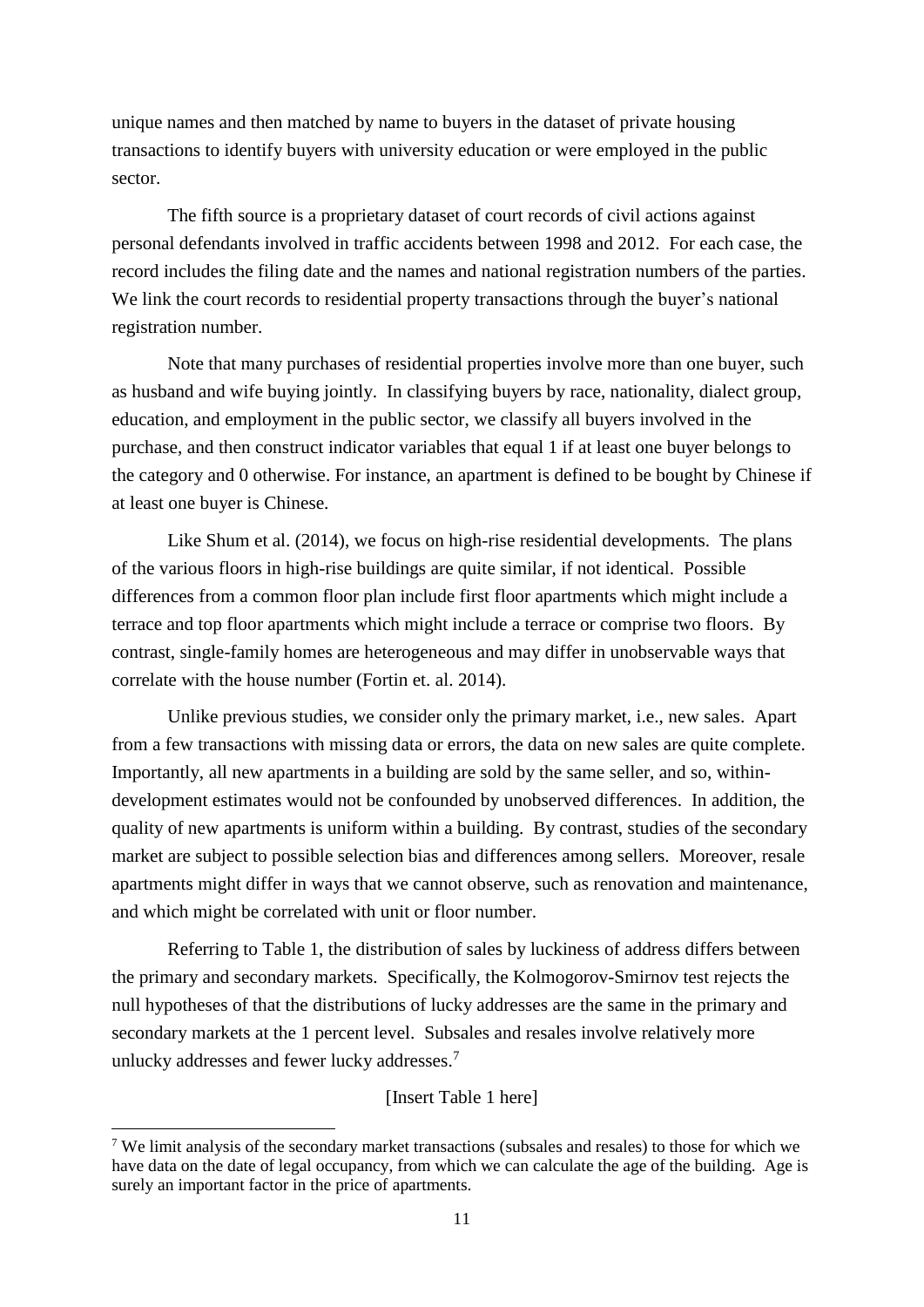The Urban Redevelopment Authority, a government agency, publishes limited data on all private housing transactions in the online database, REALIS. Importantly, REALIS does not publish the personal information of buyers and sellers. Figure 1 compares the numbers of new sales of private housing in the REALIS database and our proprietary dataset of legal filings. Evidently, the legal filing dataset provides good coverage from 2000 onward and up to 2009. Accordingly, we focus our study on transactions in the period, 2000-09. Transactions are cyclical, peaking in 2002, and falling sharply in 2003, the year of the SARS (Severe Acute Respiratory Syndrome) crisis. Transactions recovered gradually to a new peak in 2007, before falling sharply in 2008, on the advent of the global financial crisis.

#### [Insert Figure 1 here]

Among the legal filings, we exclude transactions with incomplete or obviously wrong information, and those with corporate buyers, and limit to new sales of high-rise apartments in the period 2000-09. The dataset comprises 54,109 new sale transactions. In additional analyses, we also consider transactions in the secondary market, i.e., subsales and resales.

#### [Insert Table 2 here]

Table 2 presents summary statistics of the data. The average real price is S\$10,601 per square meter (2014 = 100) or about US\$581 per square foot (converted at the average exchange rate of one Singapore dollar to 59 U.S. cents in 2014). The size of the average apartment is 118.7 square meters or 1277.7 square feet, and so, the average price of an apartment is US\$742,344.

For a first look at the data, Figure 2 plots the estimated coefficients of the floor levels in a regression of the logarithm of unit price per square meter on indicators of floor number and last digit of unit number, apartment size, and building fixed effects. The dotted and solid lines indicate floors with last digit ending in 4 and 8, respectively. Evidently, the price increases with the floor level with a noticeable dip at 47. The relationship between floor and price is weaker in buildings with 45 or more floors, of which there are only nine.

#### [Insert Figure 2 here]

Figure 3 plots the estimated coefficients of the last digit of the unit number in a regression of the logarithm of price per square meter on indicators of the last digit of the unit number. Clearly, the prices of units with numbers ending in "4" are lower, while the prices of units with numbers ending in "8" are higher.

#### [Insert Figure 3 here]

With regard to nationality and ethnicity, 80.9 percent of the buyers are Singaporeans (citizens or permanent residents), and just over 91 percent are Chinese. The ethnic classifier system is accurate in classifying the ethnicity of Singaporeans, but less accurate for foreigners. Among the foreign buyers, there are Indonesian Chinese with Malay-like names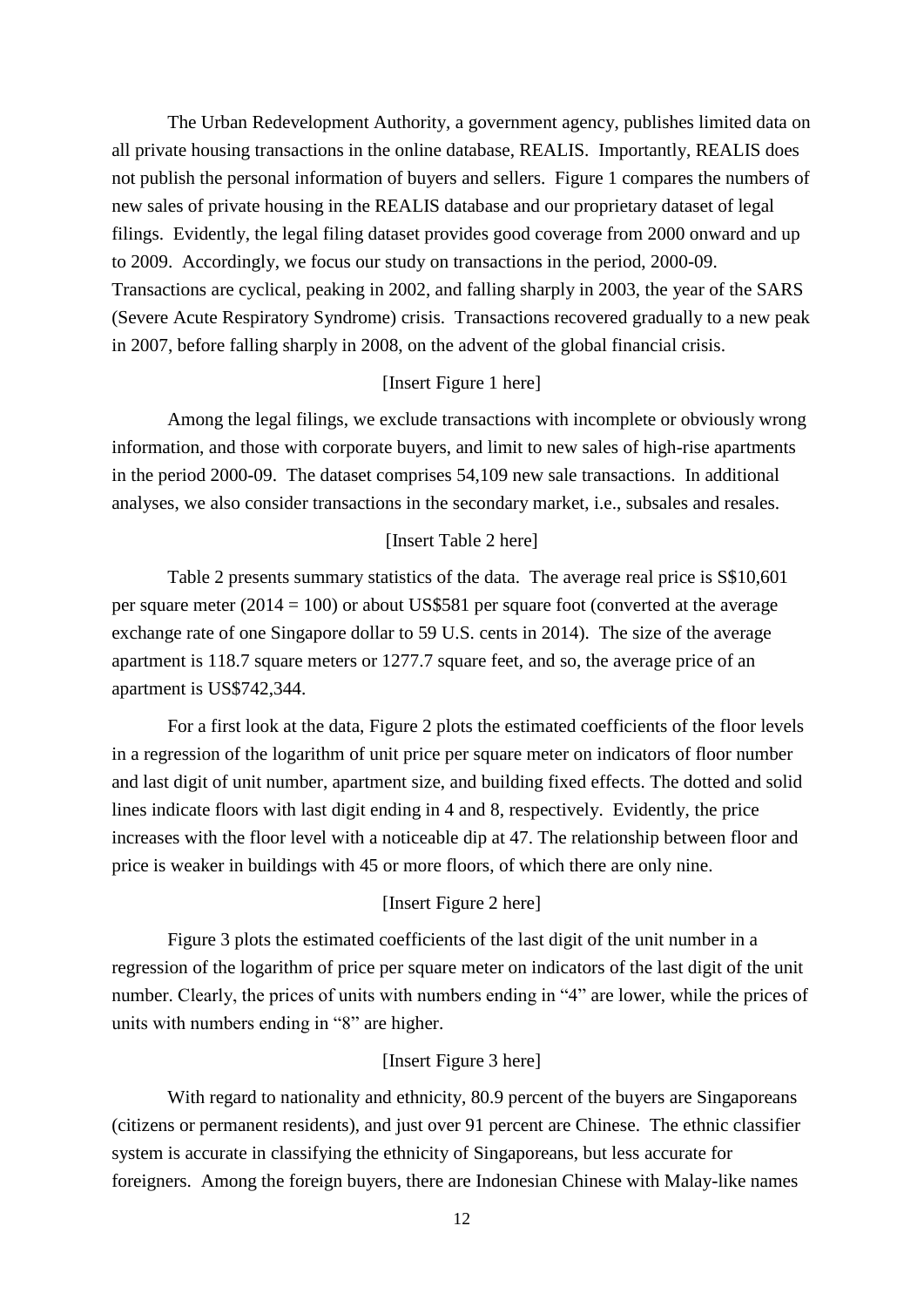which the ethnic classifier might wrongly classify as non-Chinese.

#### **6. Estimates**

#### **6.1. Numerological Preferences**

Following up on Figures 2 and 3, we present regression analyses of transaction prices and buyer choice to show that, in the Singapore housing market, ethnic Chinese buyers prefer apartments with the digit "8" and dislike apartments with the digit "4". These estimates present a baseline to confirm the preferences of Chinese buyers, as shown in previous research (Ng et al. 2010; Shum et al. 2014; Fortin et al. 2014). However, we stress that these baseline results do not explain the reason for such preferences, whether due to superstition or conspicuous spending.

Table 3 presents ordinary least squares (OLS) regressions of the price of housing (specified as the logarithm of price per square meter). Table 3, columns (a)-(c), report estimates that control for size, floor, legal tenure (freehold) and development type (condominium), as well as progressively finer controls for location, beginning with no control for location, then 2-digit postal district fixed effects, and then 4-digit postal district fixed effects. Our data comprises transactions in 69 out of a total of 80 2-digit postal districts in Singapore. These 2-digit postal districts are further divided into 721 4-digit postal districts. Each 4-digit district consists of between 1 and 37 apartment buildings, with an average of less than 6. Hence, 4-digit district fixed effects control much more stringently for differences between neighborhoods than do 2-digit fixed effects.

Regardless of whether we control for postal districts, apartments with very unlucky addresses are always the cheapest and those with very lucky addresses the most expensive ones. Controlling for 2-digit postal districts reduces the estimated discount for very unlucky addresses by 2.6 percentage points from 4 to 1.4 percent and the premium of very lucky addresses by 1 percentage point from 4 to 3 percent. This is likely due to the variation in the proportion of apartments with lucky addresses across postal districts.

In Singapore, the maximum height of each building, as stipulated by the government master plan, varies across districts. Buildings with fewer than eight floors do not have any very lucky addresses. Hence, in districts with relatively more short buildings, the supply of very lucky numbers would be lower. If the average housing price also varies across districts, then failing to control for geographic location biases the estimated impact of lucky addresses on housing price. Except for the premium for very lucky addresses, the estimated relationship between lucky number and price hardly changes if we control for 4-digit rather than 2-digit postal districts, which suggests that controlling for 4-digit postal district resolves most of the bias due to across district variation in the proportion of apartments with lucky addresses. Indeed, the coefficients of lucky addresses hardly change if we control more stringently for 6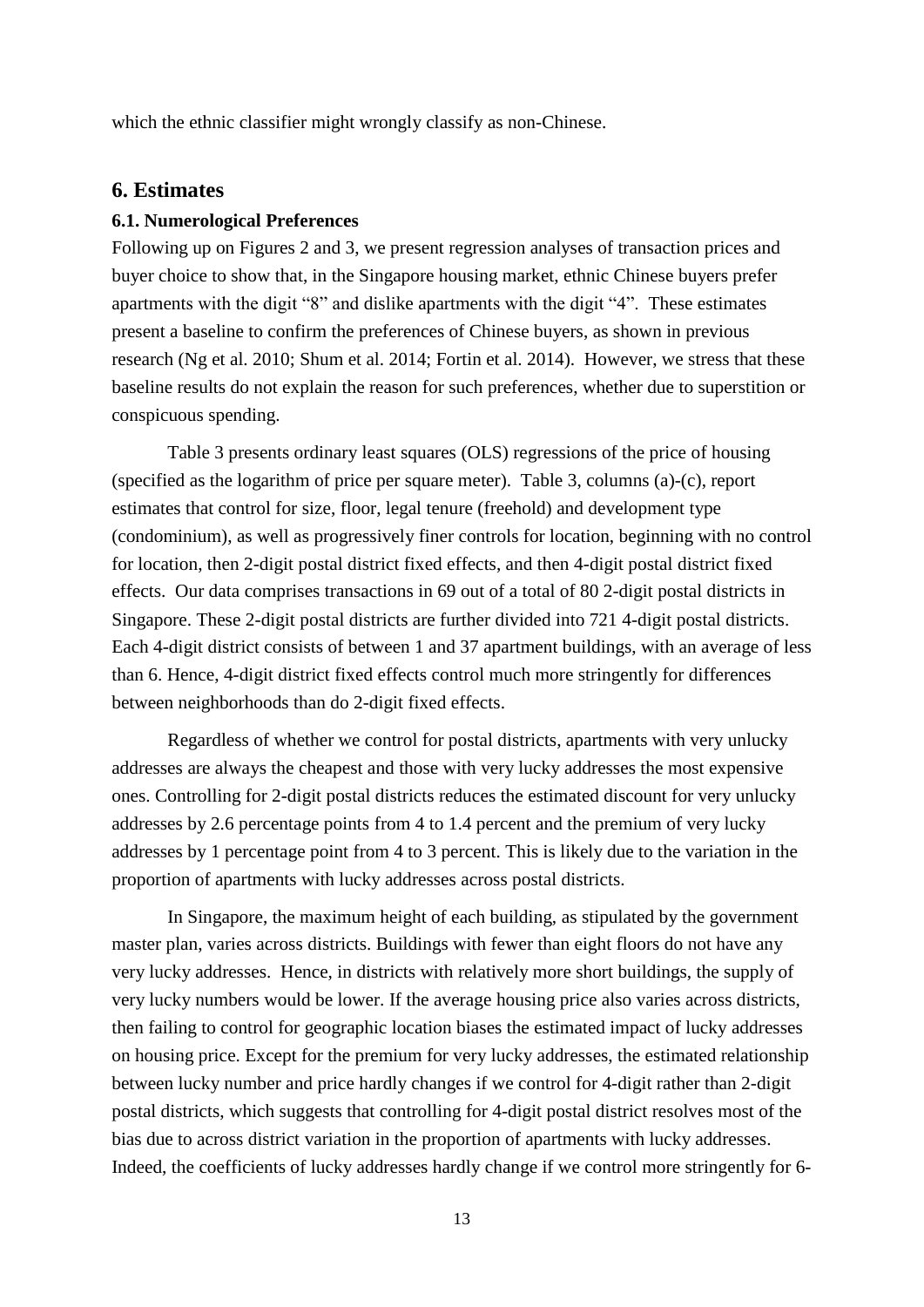digit postal codes, which are unique to buildings. To optimize the number of fixed-effects in the regressions, we decided to control for 4-digit postal districts in all following analyses.

#### [Insert Table 3 here]

The estimates including postal district fixed effects identify the effects of the buyer's ethnicity by variation within districts. But the impacts of lucky addresses on housing prices are restricted to be the same for both Chinese and non-Chinese. One might argue that non-Chinese might not want to pay a premium for an address that Chinese consider to be lucky. Table 3, column (d), relaxes this restriction by adding interactions between ethnicity and addresses. To make our results comparable across columns, we use Chinese as the reference group. As a results, the coefficients on lucky addresses have the same economic meanings across the columns.

Evidently, Chinese buyers pay higher prices for luckier addresses. The regressions exclude the indicator variable for neutral addresses, which is the benchmark. Referring to Table 3, column (d), consistent with Chinese numerological preferences, Chinese buyers pay increasing premia for the lucky addresses, with the premium for the very lucky addresses (the last digit of floor and unit numbers is "8") being 2.4 percent, and receive increasing discounts for unlucky addresses, with the discount for the very unlucky addresses (the last digit of floor and unit numbers is "4") being 1.2 percent. Except for the coefficients on the interaction between non-Chinese and very unlucky addresses, the coefficients on the coefficients for the other three categories of addresses are all insignificant, suggesting that non-Chinese buyers are price takers with respect to luckiness of address although they do not have any systematic numerological preference. 8

While non-Chinese buyers might have to pay similar premium or enjoy the similar discount for lucky or unlucky addresses, they do pay 1.3 to 3.6 percent more in general. This is likely due to the fact that most non-Chinese buyers are not Singaporean. As foreigners, they might be at an information disadvantage relative to locals. Excluding all foreign buyers, the price premium paid by non-Chinese falls to 0.7 percent and the difference is only marginally significant. For brevity, we report these results in the Supplement.

To check whether the results are stable over time or exist only in the primary market, Table 3, column (e), extends the sample to the period of 1995-2013, and column (f) examines

-

<sup>8</sup> The insignificance of the interaction terms might seem to be inconsistent with Fortin et al. (2014), who find that, in the Greater Vancouver area, the discount on unlucky addresses and the premium for lucky addresses depend on the proportion of Chinese residents in the neighborhood. The difference is likely due to the Chinese being the majority throughout Singapore, and also being the marginal buyers and hence determining market prices. When numerological preference are prevalent, non-believers must take the future resale value of their residential investment into consideration even if they themselves have no numerological preference. Furthermore, the valuation of Chinese buyers is likely to appear as a salient opportunity cost to sellers.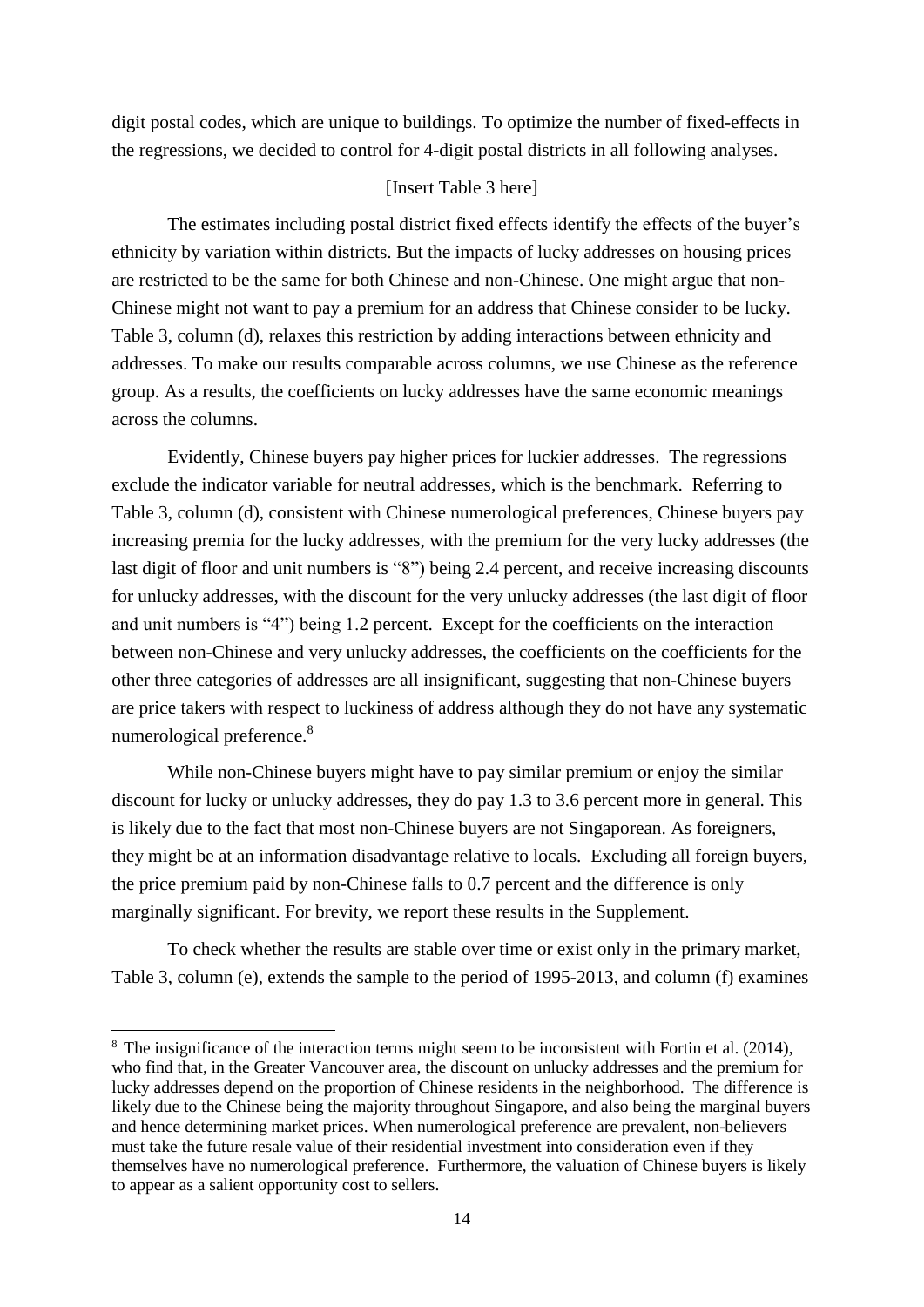the relationship in the secondary market (subsales and resales). These estimates confirm that the findings with respect to Chinese buyers and pricing of unlucky addresses are robust to including earlier and later transactions as well as in the secondary market.

The pattern of prices for unlucky addresses relates to previous research into reference dependence in residential housing markets (Genesove and Mayer 2001). To the extent that people pay less for unlucky addresses, they will ask for lower prices when they subsequently sell their homes. Indeed, we find similar discounts for unlucky addresses in the secondary and primary markets.

Referring to Table 3, column (c), relative to a neutral address, the discounts for very unlucky and unlucky addresses are 1.5 and 0.7 percent, while, the premia for very lucky and lucky addresses are 2.2 and 0.5 percent. The discounts are similar to or smaller than the premia. By contrast, the theory of reference dependent preferences and loss aversion (Kahneman and Tversky 1979) predicts that individuals would be less willing to accept bad things than pay for good things.

In our context, since the majority of apartments have neutral addresses, these apartments are likely to be used as the reference when buyers make their purchasing decisions. The discount for an unlucky address could be viewed as the price that a buyer is willing to accept for potential bad luck in the future. In contrast, the premium from a lucky address is the price that a buyer is willing to pay for potential good luck in the future. Due to risk and/or loss aversion, the discounts for unlucky addresses should be larger than the premia for lucky addresses if the expected gain from purchasing a lucky address is the same as the expected loss from buying an unlucky one. Yet, our estimates show otherwise, which seems inconsistent with the superstitious belief that unlucky addresses bringing bad luck and lucky addresses bringing good luck.

The alternative explanation of conspicuous consumption seems more plausible. This theory emphasizes people spending more to signal status and wealth. It is silent on negative signaling (which is presumably the outcome of buying a home with an unlucky address). Hence, the empirical pattern of discounts for unlucky addresses being similar to or smaller than the premia for lucky addresses seems to fit the hypothesis of conspicuous consumption better than superstition.

Having studied the pricing of luckiness of address, we next investigate buyer's choice of apartment by luckiness of address. Table 4 reports ordered logit regressions of choices ordered categorically from the very unlucky addresses (last digit of floor and unit numbers is "4") to the very lucky addresses (last digit of floor and unit numbers is "8").

#### [Insert Table 4 here]

Table 4, column (a), presents an estimate for all buyers in new sales including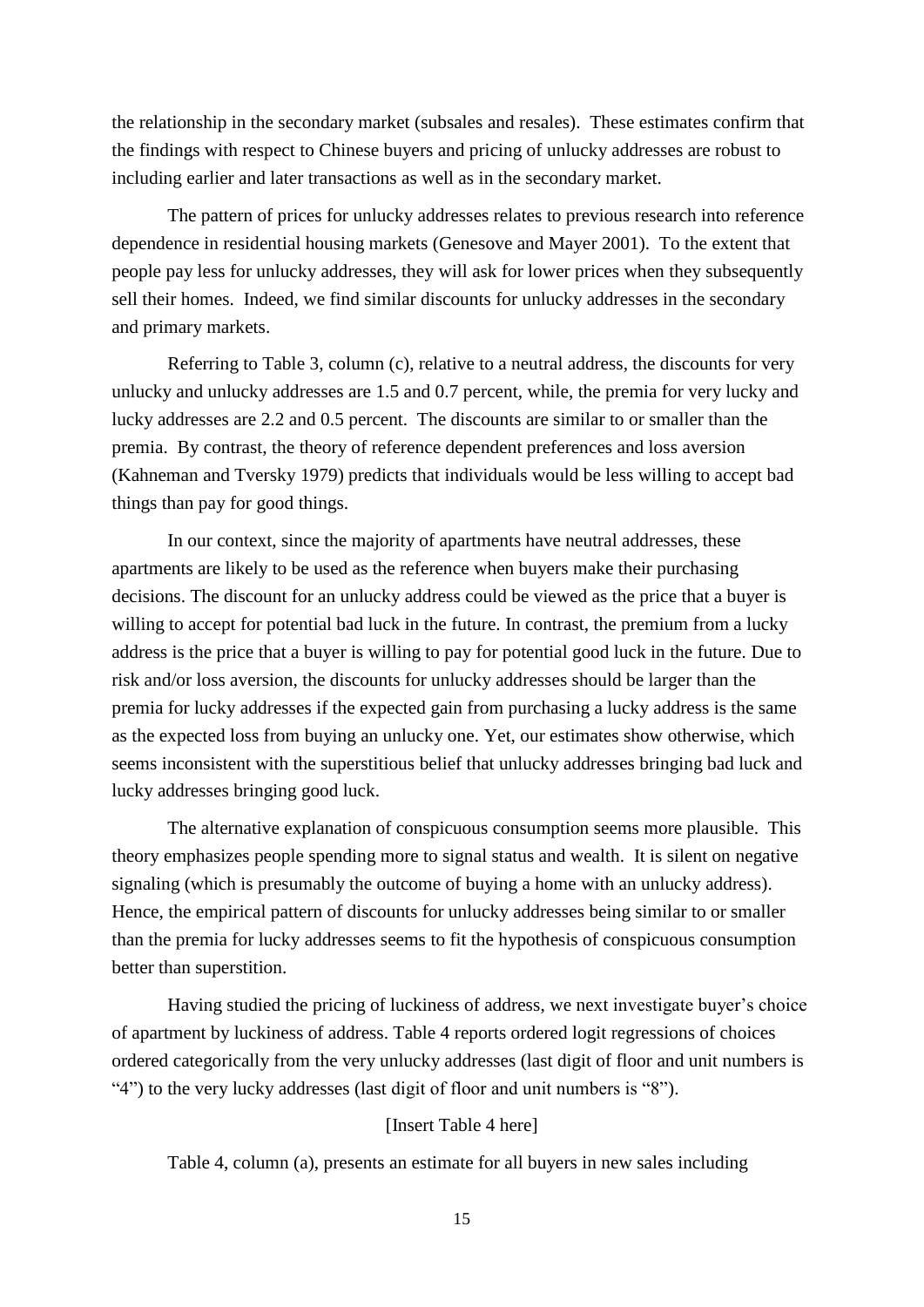controls for legal and physical attributes and year and quarter of purchase. The coefficient of Chinese, 0.183 (s.e. 0.033), is positive and significant. This implies that the odds of a Chinese person buying an apartment with a very lucky address as compared with other addresses are  $e^{0.183} = 1.201$  times, or 20.1 percent higher than a non-Chinese person. Table 4, column (b), includes 2-digit postal district fixed effects to control for differences in location. The coefficient of Chinese, 0.220 (s.e. 0.032), is positive, significant, and larger than the estimate without district fixed effects. This suggests that the preference for lucky addresses is stronger within districts than across districts, perhaps because of differences in the supply of lucky addresses across districts. One reason for the difference in supply is geographical differences in height regulation. In areas where buildings are limited to 4 or 6 floors, there are no very lucky addresses. Consequently, the demand for lucky addresses is compressed, which would likely attenuate the estimated coefficient of Chinese buyer.

Table 4, column (c), includes 4-digit postal district fixed effects, which control more stringently for differences in area. The coefficient of Chinese buyer, 0.223 (s.e. 0.034), is quite similar to the estimate with 2-digit district fixed effects, suggesting that the 2-digit fixed effects already substantially control for differences in neighborhood. Nevertheless, to be conservative, we prefer the estimate with 4-digit district effects as it controls more stringently for locational differences. 9

Next, Table 4, column (d), reports an estimate that investigates differences in the preferences over lucky addresses between Singaporean and non-Singaporean Chinese buyers. The benchmark is the non-Singaporean non-Chinese buyers. The coefficient of Chinese buyer is positive and significant even at the 1 percent level. However, the coefficient on Singaporean Chinese buyers is positive but insignificant, suggesting the preference for lucky addresses is much stronger for Singaporean Chinese than foreign Chinese. Apparently, non-Singaporean Chinese buyers have somewhat weaker preferences over lucky addresses. This difference should be interpreted with caution owing to the difficulty of classifying Indonesian Chinese buyers.

Then, Table 4, column (e), reports an estimate that considers differences in choice between luxury (2-digit postal districts 1, 9, 10, and 11) and other areas. The coefficient of Chinese buyers increases to 0.274, which is considerably larger than the preferred estimate. The coefficient of the interaction between Chinese and luxury areas is  $-0.135$  ( $p = 0.068$ ). Apparently, the preference among Chinese buyers for lucky addresses is limited to non-

-

<sup>9</sup> We do not further refine the controls to the building level (6-digit postal district) as the estimation drops many observations due to perfect prediction, and the large number of dummy variables would very likely present the problem of incidental parameters in estimating the ordered logit model. The slight difference between the estimates controlling for 2 vis-à-vis 4-digit postal districts (Table 4, columns (b) and (c)) suggest that the estimated coefficients are not sensitive to further refinement of the controls.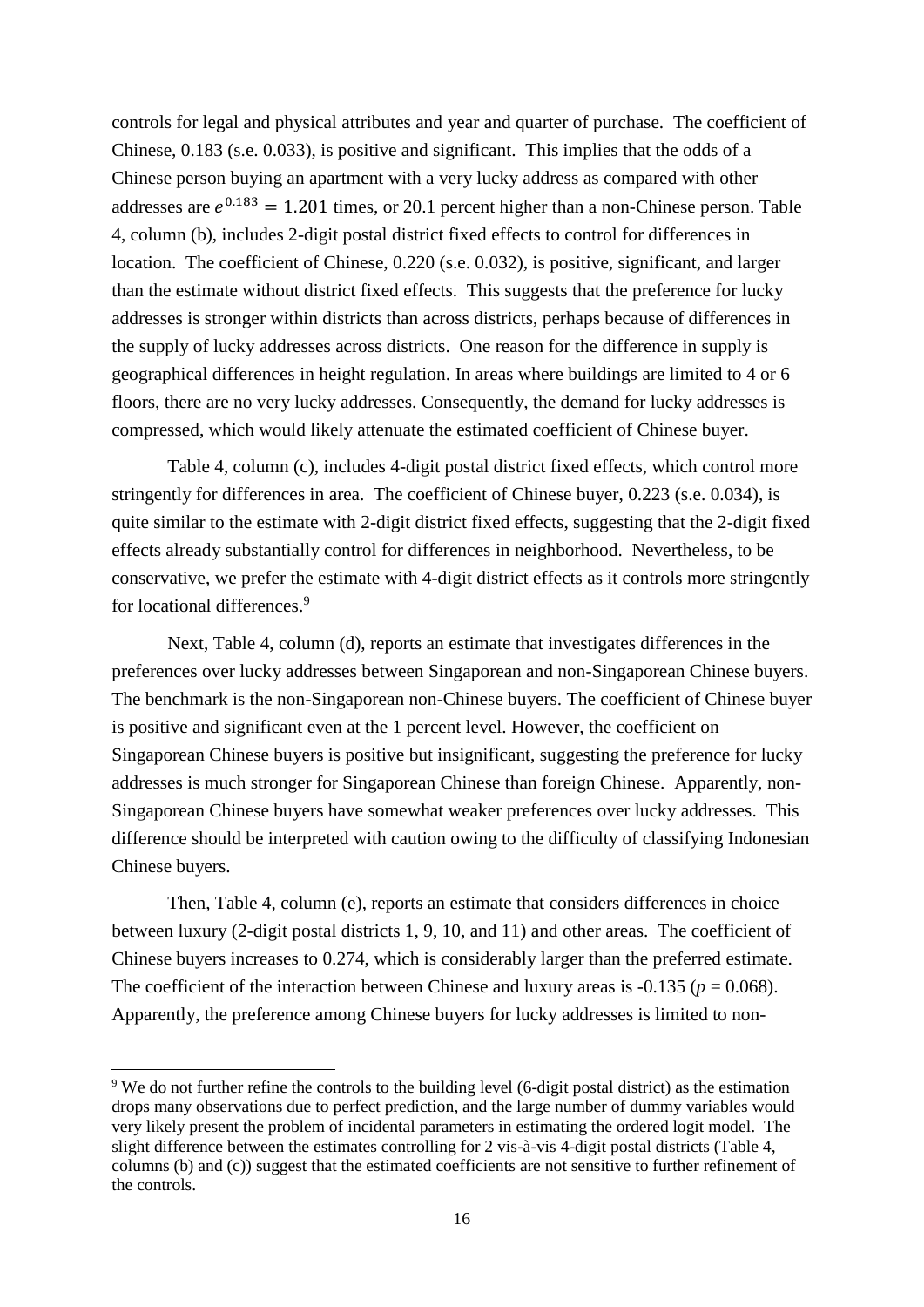luxury areas. Buying a home in a luxury area is conspicuous in itself. It is certainly a credible signal as homes in luxury areas cost more than those in ordinary neighborhoods. The weaker preference for lucky addresses in luxury areas may be the result of buyers using the choice of residential neighborhood to substitute for lucky addresses to signal wealth and status. To this extent, the estimate for luxury areas is consistent with the hypothesis of conspicuous spending.

Finally, Table 4, columns (f)-(i), reports tests of the robustness of the basic finding that Chinese buyers prefer lucky addresses. These variously exclude mixed addresses such as 04-08, exclude buildings with fewer than eight floors (which have fewer lucky addresses and no very lucky addresses), include earlier transactions back to 1995 and later transactions forward to 2012, and focus on the secondary market. Across all of these variations, the coefficient of Chinese buyer is positive and significant.

Referring to Table 4, column (g), the coefficient of Chinese buyer in the subsample of buildings with more than eight floors is larger than the preferred estimate. In buildings with fewer than eight floors, there are fewer lucky addresses and no very lucky addresses. This compresses buyers' choices, which is the dependent variable, and so attenuates the estimated effect of Chinese buyers. Hence, the estimated effect in buildings with more than eight floors is larger.

Table 4, column (i), reports an estimate of buyer choice in the secondary market. The coefficient of Chinese buyer, 0.057 (s.e. 0.025), is positive and significant, but substantially smaller than the preferred estimate (Table 4, column (c)). The difference could be due to the different distribution of lucky and unlucky addresses in the secondary market. In the new sale market, buyers can get their preferred address as long as they pay for it. By contrast, in the secondary market, buyers must choose among apartments that are offered for sale. Buyer preference for lucky address may be dominated by preference for location. Hence, even Chinese buyers with relatively strong preference for lucky addresses might buy apartments with unlucky addresses to get their preferred location. Similarly, non-Chinese buyers might pay the market premium for apartments with lucky addresses although they would prefer apartments without lucky addresses.

Referring to Table 1, the proportion of apartments with an unlucky or very unlucky address is 19.9 percent in the primary market and 22.4 percent in the secondary market, and the difference is statistically significant at the 1 percent level. So, it is difficult to avoid these apartments in the secondary market. By contrast, the proportion of apartments with a lucky or a very lucky address is 13.5 percent in the primary market and 11.9 percent in the secondary market, and the difference is statistically significant at the 1 percent level. Hence, it is more difficult for buyers to purchase an apartment with a lucky address in the secondary market.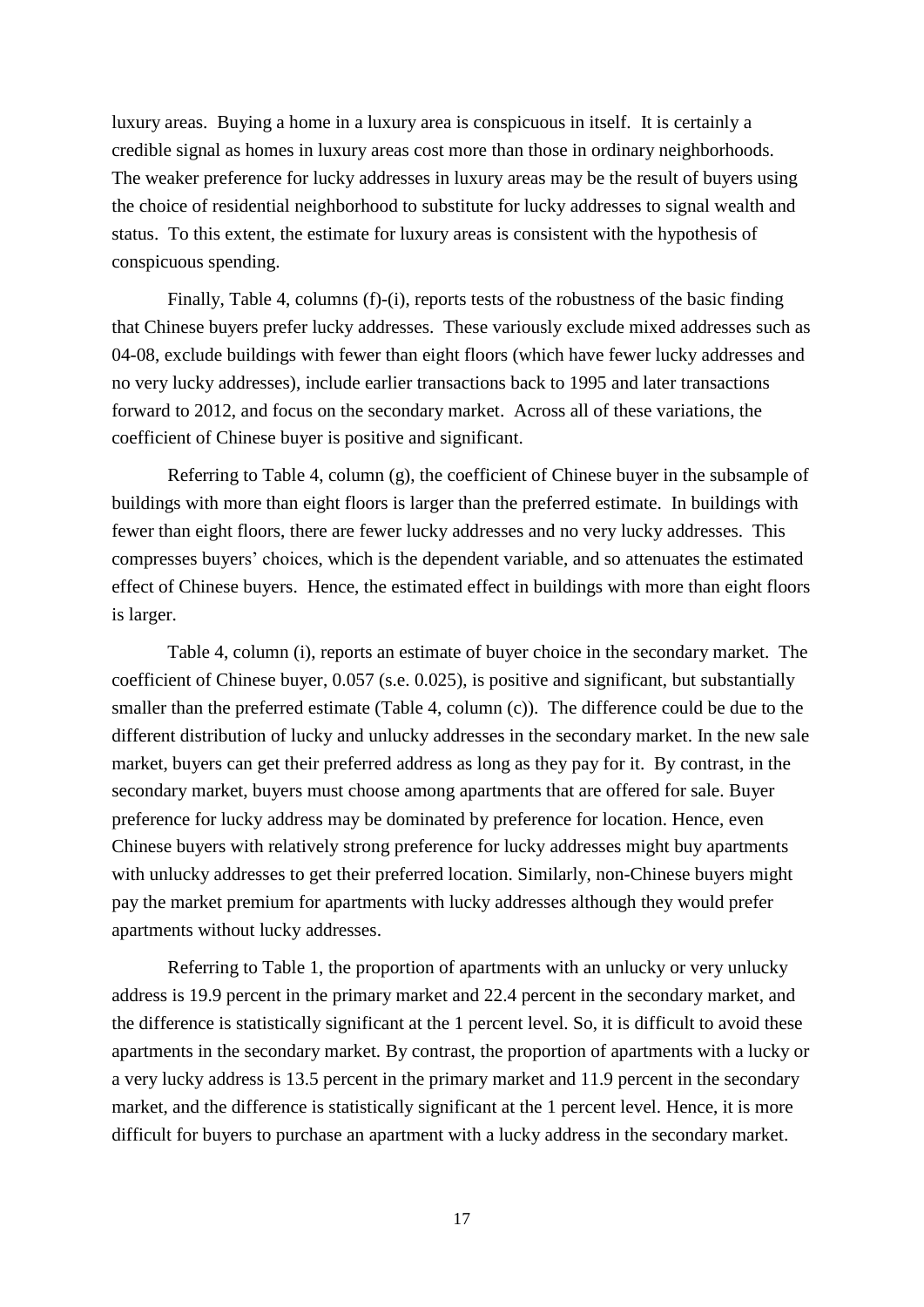#### **6.2. Superstition or Conspicuous Spending**

Having confirmed the Chinese numerological preference, we now turn to investigate whether the preference is due to superstition or conspicuous spending. Under the alternative hypotheses of superstition and conspicuous spending, we analyze how demographic and microeconomic factors, and luck and uncertainty would affect buyer's choice of address. Then, we run an empirical contest between the two hypotheses, to infer which one better fits the data. Owing to possible measurement error in classifying non-Singaporean Chinese (historically, Indonesian Chinese were required to adopt Indonesian names), we limit this analysis to Singaporean Chinese buyers.

The first basket of factors is demographic – the buyer's dialect group, whether the buyer has a Western name, the buyer's age, and income. Singapore's ethnic Chinese population mostly comprises the descendants of people who emigrated from South China in the late nineteenth and the first half of the twentieth century. The three major dialect groups are the Hokkiens (40 percent), followed by Teochews (20 percent) and Cantonese (15 percent).

The buyer's dialect possibly affects their superstition about home addresses. The pronunciation of "4" and "8" differs between the dialects. In all three major dialects, "4" sounds like "death". However, "8" sounds like "luck" only in Cantonese, but not in Hokkien or Teochew. To this extent, the Cantonese should have a stronger preference for lucky numbers than the Hokkiens and Teochews.

Research on consumer spending in the United States and South Africa has found significant variation in conspicuous spending by race, but has not identified any variation within races (Charles et al. 2009; Heffetz 2011; Kaus 2013). Accordingly, here, we posit that the demand for conspicuous spending does not vary by dialect group.

#### [Insert Table 5 here]

Table 5, column (a), reports the estimates, with other dialects (not Hokkien, Teochew, or Cantonese) as the omitted dialect group. The coefficients of Cantonese, Hokkien and Teochew buyers are all positive but not significant at the conventional levels. Evidently, the demand for lucky numbers is the weakest among the Cantonese, which is not consistent with the similarity in pronunciation being closest in their dialect. However, we should caution that the classification by dialect is limited by many family names belonging to multiple dialects. We classify a person in a dialect only if their family name is unique to that dialect. If there are several buyers, the indicator for Cantonese is 1 as long as one of them has a family name that is unique to that group. Consequently, many buyers in the omitted group might actually be Hokkiens, Teochews, or Cantonese.

Another demographic factor is the buyer having a Western given name like "Susan"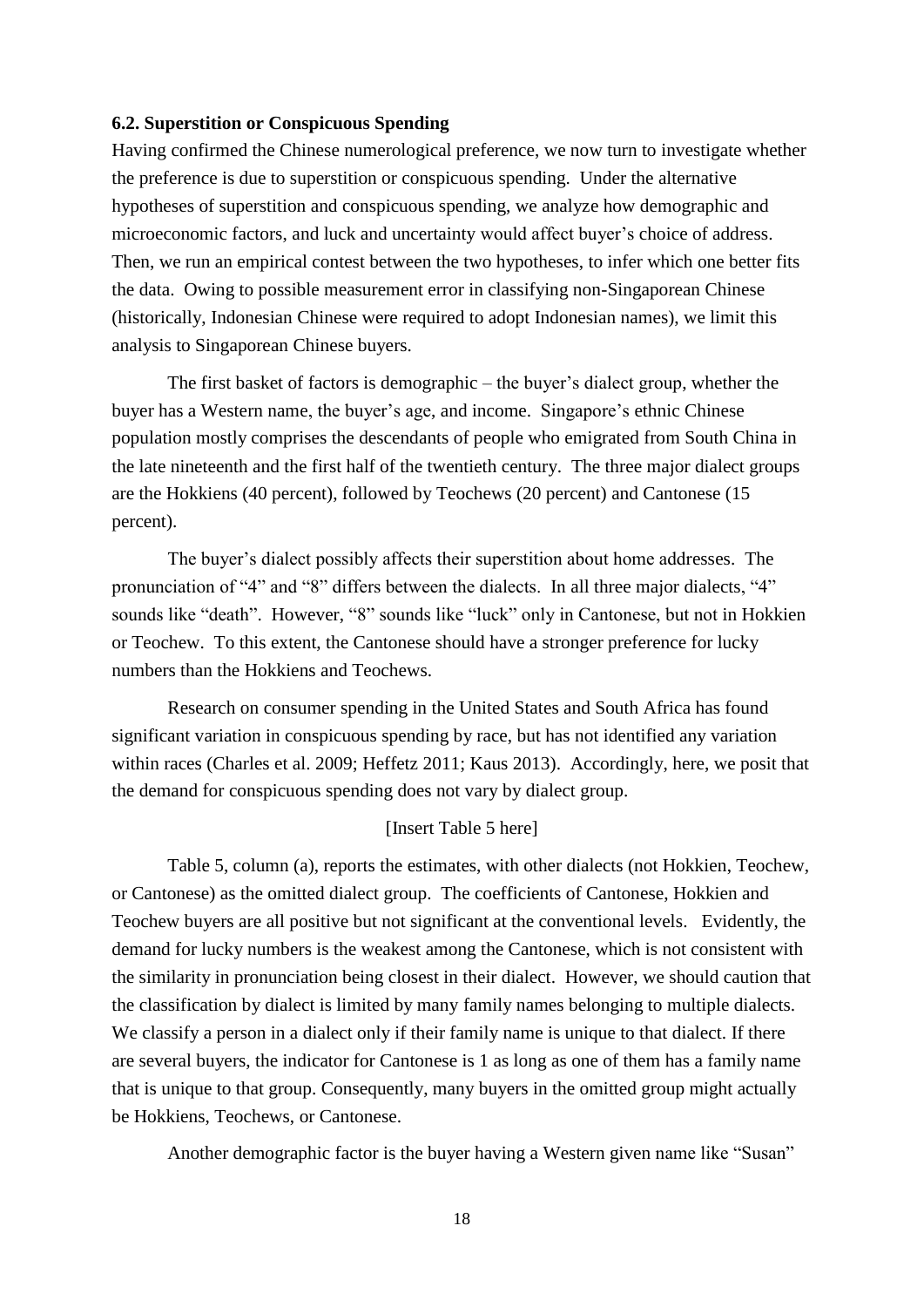or "John".<sup>10</sup> Such a name may indicate more Westernized thinking, and so, less belief in Chinese numerological superstitions (and, possibly, more belief in Western religion). In the U.S. population, an individual's given name is strongly related to their parents' economic status (Olivetti and Paserman 2014). In Singapore, a former British colony, English-educated people earn relatively more and may tend to give Western names to their children. To the extent that individual's status has been established by their parents, they would have less need to signal their status. This reasoning suggests that, in Singapore, people with Western names might spend less on conspicuous spending.

We emphasize that the names of buyers and sellers recorded in the legal filings of residential transactions are the names of the persons as officially registered in the national registration system. The transactions do not include nicknames. As reported in Table 5, column (b), the coefficient of Western name, -0.049 (s.e. 0.022), is negative and significant, which suggests that the odds of buying an apartment with a very lucky address as compared with other addresses is  $e^{-0.049} = 0.952$  times, or 4.8 percent smaller for a buyer with a Western given name than buyers without a Western given name. This result is consistent with such buyers being more Westernized and less believing of Chinese numerological superstition, and also consistent with their coming from an established background and engaging less in conspicuous spending.

Yet another demographic factor is the buyer's age. Both superstition and the demand for conspicuous spending vary with age. Johnson and Nye (2011) find that the parents of children born in the dragon year are older, which suggests that older people are more superstitious. Separately, older people are more religious (Deaton 2011), which we interpret as additional, indirect evidence that older people might be more superstitious. With regard to conspicuous spending, younger people need to establish themselves, and so, their demand for signaling is relatively higher. By contrast, older people have already established themselves, and so, their demand for signaling is relatively lower (Charles et al. 2009). Thus, older people should engage less in conspicuous spending on lucky addresses.

Buyer age is especially important as it is one of only two factors for which the hypotheses of superstition and conspicuous spending generate contrasting predictions. We divide buyers into three age brackets according to the mean age of the buyers: 34 and below, between 35 and 45, and 46 and above, which are the bottom quartile, middle two quartiles, and top quartiles respectively. Table 5, column (c), reports an estimate with the middle age group as the omitted category. The coefficient of the mean buyer age being 46 and above, 0.124 (s.e. 0.028), is positive and significant at the 1 percent level, while the coefficient of the mean buyer age being 34 and below is negative and insignificant.

Evidently, older buyers evince a stronger preference for lucky numbers than middle-

-

<sup>10</sup> We classify given names that can be either Chinese or Western, such as "Lee", as Chinese.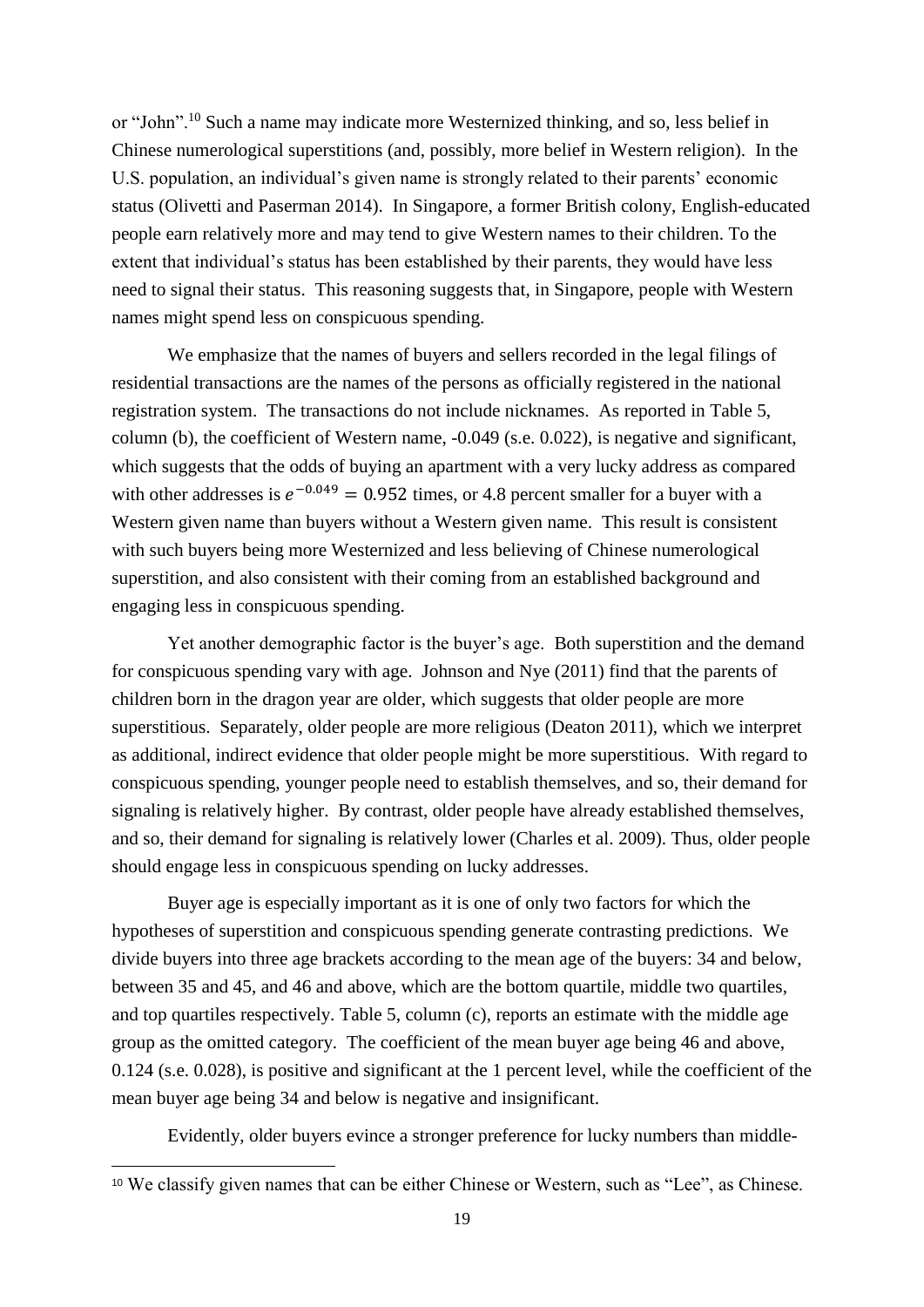aged and younger buyers. This pattern is consistent with superstition but not conspicuous spending.

The second basket of factors is microeconomic – education, employment, and wealth. People with more education should be less superstitious (Mocan and Pogorelova 2014). However, Johnson and Nye (2011) find some but not conclusive evidence that Asian mothers giving birth in a dragon year are more educated. By contrast, with regard to conspicuous spending, university graduates already have their degree as a strong objective indicator of status, and so, they should benefit less from conspicuous spending.

Among university graduates, those with degrees in science and technology should be less superstitious than graduates in other disciplines. By contrast, we cannot think of any difference between graduates in science and technology vis-à-vis other disciplines in their demand for conspicuous spending.

The classification of university graduates is subject to considerable false negatives and false positives as it is based on matching the graduation books of Singapore's two major universities by name to legal filings of residential transactions. The reasons for false negatives are that, in matching the two data sources, we limit to unique names in the graduation lists, and so, omitting people with common names like "Lee Li Lian", and our procedure overlooks graduates of foreign universities. The reason for false positives is that a name that is unique in the graduation list need not be unique in the population.

With these provisos in mind, Table 5, columns (d)-(f), report ordered logit regressions focusing on buyers with university degrees, buyers with university degrees in science and technology, and both types of buyers respectively. Subject to the proviso that the effect of education is not precisely estimated, the effect of university education seems to be concentrated among graduates with degrees in science and technology. The imprecision of the estimates may well be due to false negatives or false positives in identifying buyers with university degrees. With great caution, we interpret the estimates as slight evidence in favor of superstition.

Another microeconomic factor is the individual's profession. Using the Singapore Government directory, we identify senior level public sector employees. The omission of lower level employees is not serious as they cannot afford private housing. In Singapore, employment in the public sector is prestigious and well-remunerated. The public sector selects senior employees through rigorous processes, which possibly screen out individuals who are superstitious. Certainly, in Singapore, senior public-sector employees have wellestablished status and enjoy high incomes, and so, they have no need to engage in conspicuous spending to signal either status or wealth.

The classification of senior public-sector employees is subject to considerable false negatives and positives as it is based on matching the Singapore Government directory by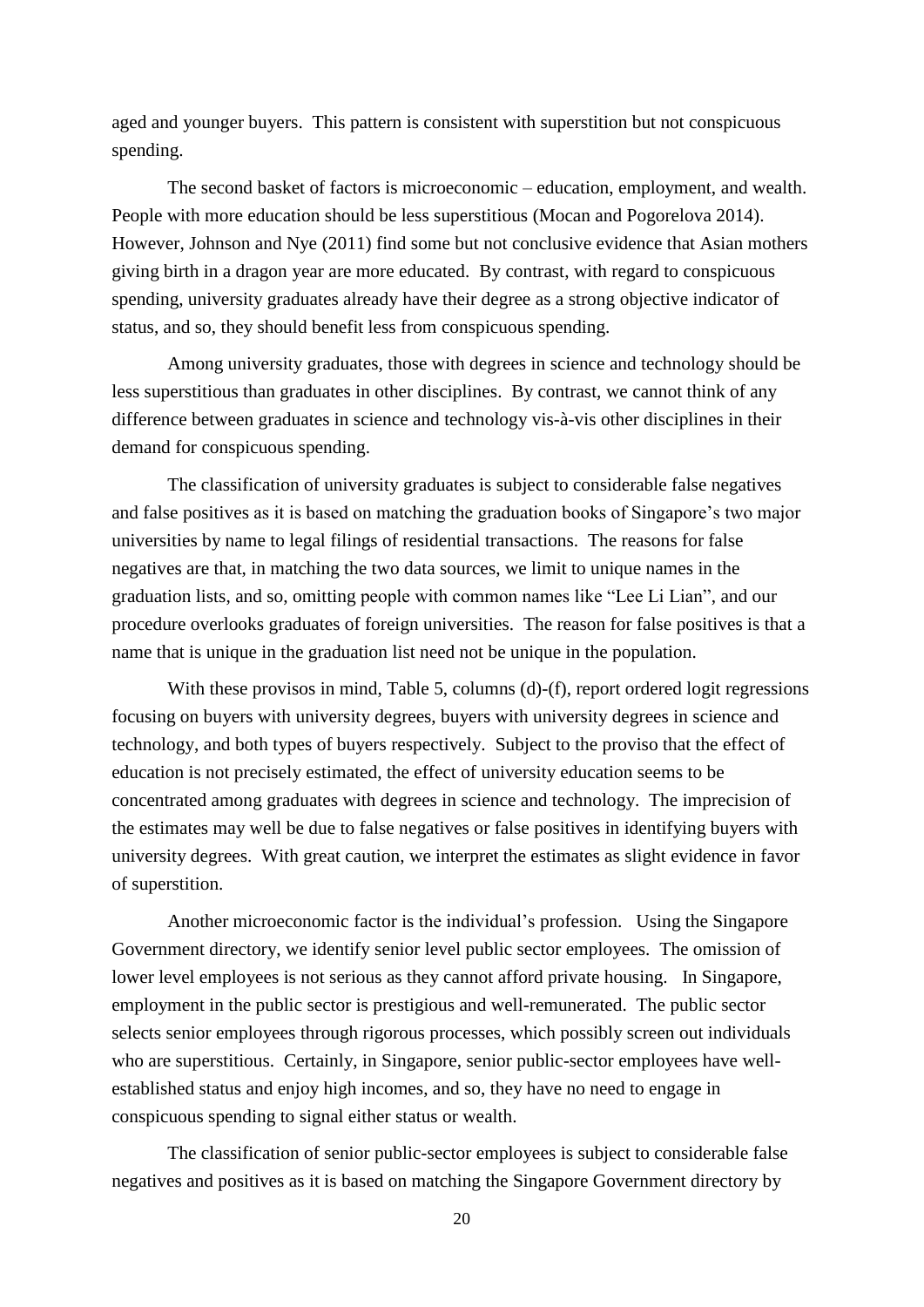name to legal filings of residential transactions. To match the two data sources, we limit to unique names in the Government directory.

As Table 5, column (g), reports, the coefficient of the buyer being a senior publicsector employee, -0.139 (s.e. 0.039), is negative and significant, suggesting that the odds of a senior level public-sector employee purchasing a very lucky address are  $e^{-0.139} = 0.870$ times, or 13 percent less than that of other buyers. This result is consistent with public-sector employees both being less superstitious and engaging less in conspicuous spending. However, an alternative interpretation of the empirical result is that the Singapore government penalizes corruption severely, and so, public-sector employees refrain from conspicuous consumption to avoid attention from the anti-corruption agency.

Yet another microeconomic factor is wealth. Johnson and Nye (2011) find some but not conclusive evidence that Asian mothers giving birth in a dragon year have higher incomes, which suggests that wealthier people are more superstitious. Feltovich et al. (2002) predict unequivocally that people in the highest status do not signal. Accordingly, wealthier people would not engage in conspicuous spending. Buyer wealth is especially important as it is one of only two factors for which the hypotheses of superstition and conspicuous spending generate contrasting predictions.

Lacking direct information on buyer wealth, we proxy buyer wealth in two ways. One is whether they pay for the purchase in cash or through a mortgage loan. Presumably, people who can afford to pay for a home in cash are wealthier than other buyers. The other proxy is choice of residential area. People who buy in more expensive areas are probably wealthier.

Table 5, column (h), reports an estimate including an indicator of a purchase financed by a mortgage. The coefficient of mortgage, -0.047 (s.e. 0.030), which is not consistent with superstition. The negative estimate is consistent with conspicuous spending, but it is imprecise.

Separately, as Table 4, column (e), reports, the demand for lucky addresses in luxury districts among Chinese buyers is weaker. The coefficient of the interaction between luxury districts and Chinese buyer, -0.135 (s.e. 0.074), is negative and marginally significant. This result is not consistent with wealthier people being more superstitious, but is consistent with wealthier people engaging less in conspicuous spending. The result can also be interpreted in another way consistent with the hypothesis of conspicuous spending. Buying in a luxury district is already a strong signal, relative to which the marginal benefit of a lucky address might be small and so people who buy homes in luxury areas signal status and wealth by location rather than lucky address.

To check possible confounds among the demographic and economic factors, Table 5, column (i), reports an estimate including all of the factors, except university degree, and

21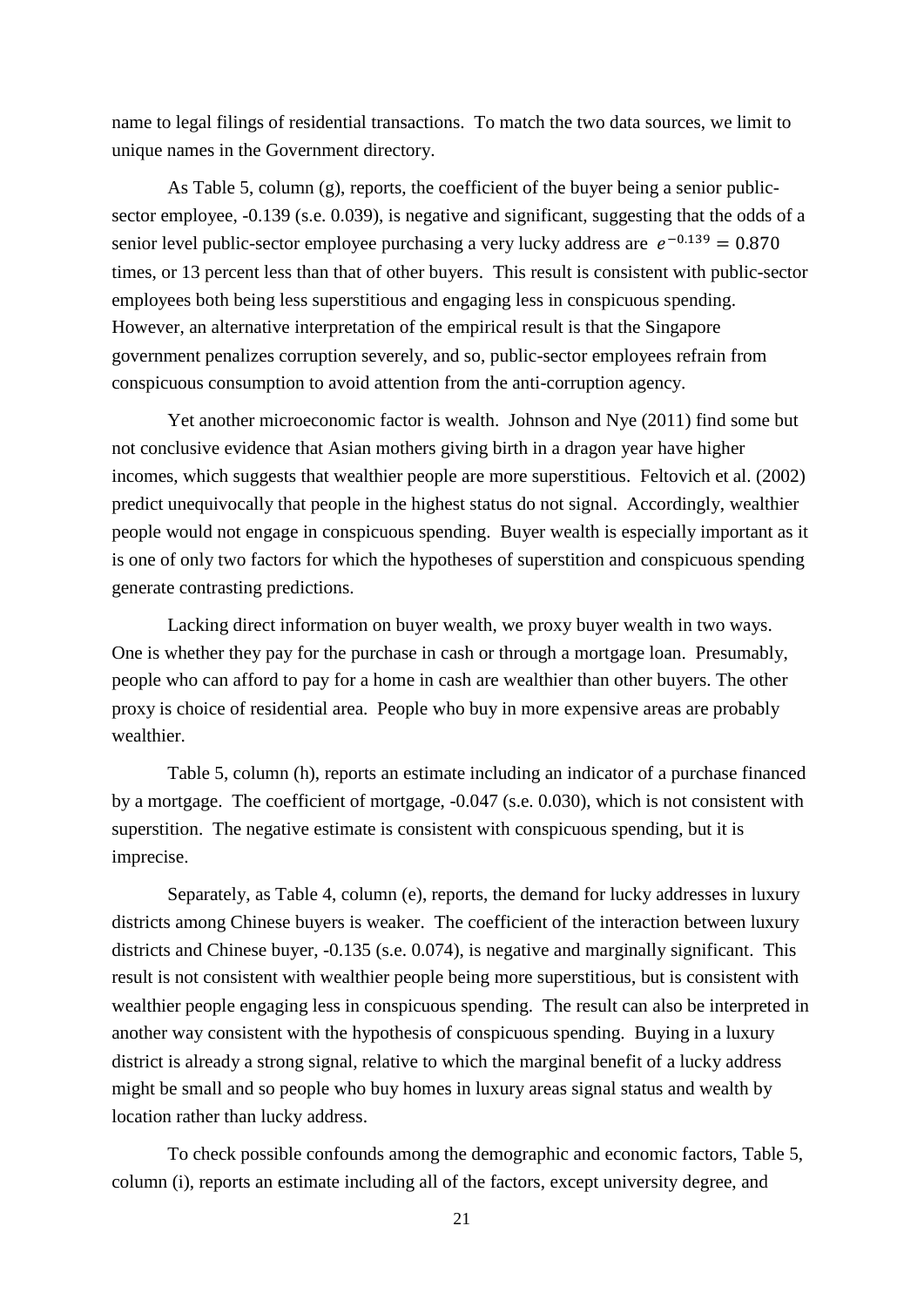Table 5, column (j), reports an estimate including all of the factors. Three findings are robust to the inclusion of other covariates: the negative effect of a Western name, the positive effect of age, and the negative effect of senior public-sector employment. In particular, the negative effect of a university science degree is not robust, possibly because university graduates tend to be younger than average buyers, and so, the university degree partly captures the negative effect of youth.

The third basket of factors is luck and uncertainty. Research in psychology suggests that individuals rely on superstition as a way to cope with misfortune and uncertainty (Vyse 1997; Ang et al. 2014; Zhang et al. 2014). This suggests that people who experience negative shocks or bad luck should more strongly prefer lucky addresses. By contrast, we do not know of any reason why past bad luck should affect conspicuous spending.

We characterize bad luck by the number of civil legal actions for negligence in traffic accidents prior to buying the apartment, distinguishing between the number of legal actions as plaintiff and the number as defendant. The plaintiff, being the victim, is the more unlucky. The defendant is also unlucky but to a lesser degree, considering that they (were alleged to have) caused the accident.

Table 6, column (a), reports an estimate including the number of traffic accidents leading to legal actions involving the buyer as plaintiff (if the purchase involves more than one buyer, the variable is the simple average of the number of actions involving each of the buyers). The coefficient, 0.102 (s.e. 0.042), is positive and significant. Table 6, column (b), reports an estimate including the mean number of traffic accidents leading to legal actions involving the buyer as defendant. The coefficient is positive, smaller than the coefficient of the buyer as plaintiff, but not precisely estimated. These results are consistent with people relying on superstition to cope with bad luck, and particularly the victim of a traffic accident being unluckier than the injurer.

#### [Insert Table 6 here]

Another characterization of bad luck or uncertainty is SARS, which we characterize by the months of March to June, 2003. The coefficient of SARS is positive but not significant. However, the interpretation of this coefficient is possibly confounded by the sharp concurrent macro-economic downturn, causing an income effect on the demand for lucky addresses.

Yet another source of uncertainty is the quality of development. In Singapore, most new high-rise apartments are sold before construction, and so, the buyer must rely on the plan and a demonstration mock-up. It was only in July 2015 that the government issued regulations stipulating that the demonstration apartment or model accurately represent the actual apartment for sale and that location plans be drawn to scale and truthfully represent the neighborhood. Buyers of new apartments face more uncertainty about construction and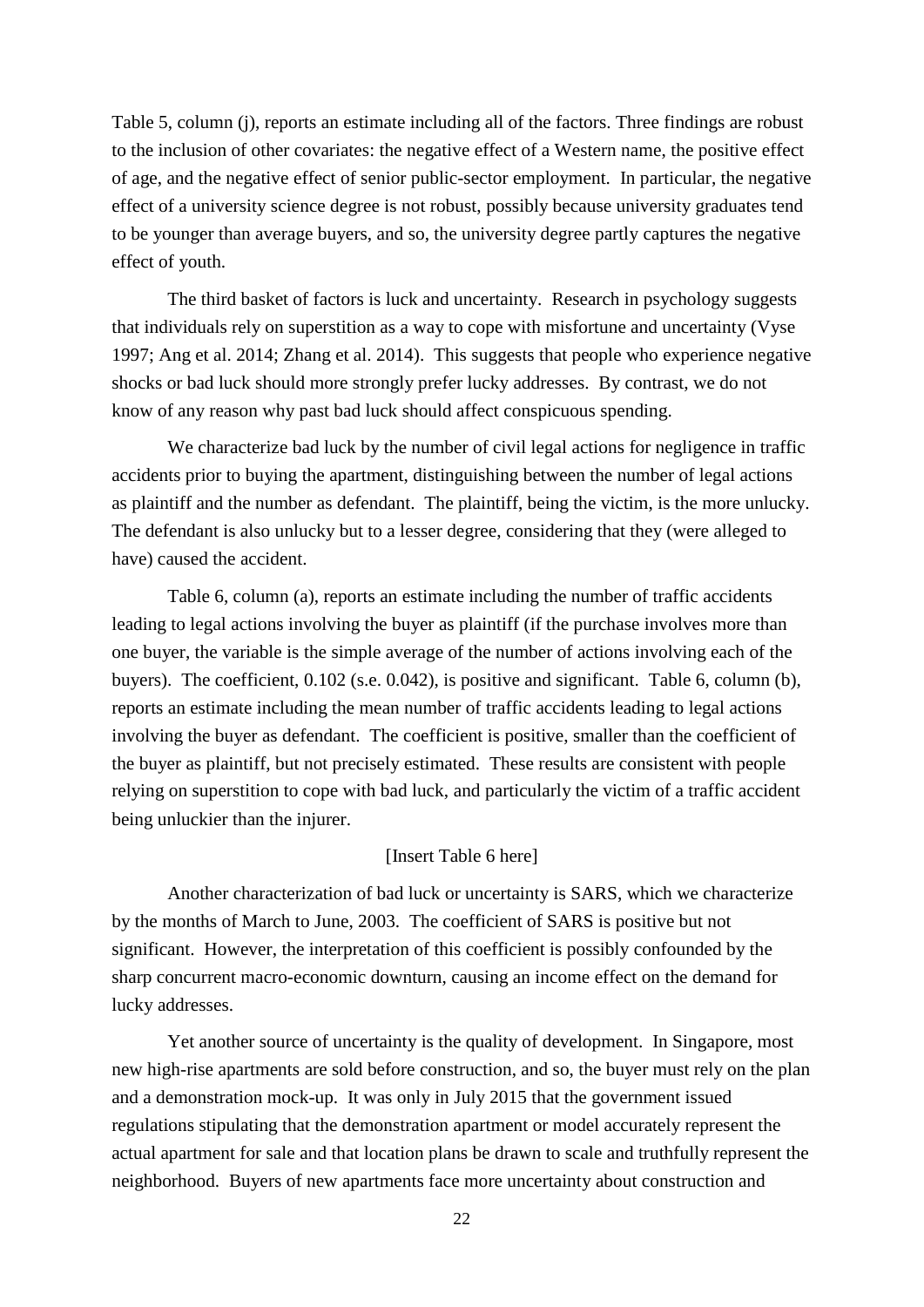appearance than buyers of resale apartments. If they are superstitious, they should more strongly prefer lucky addresses and avoid unlucky addresses in the primary market. By contrast, the hypothesis of conspicuous consumption does not have different implications for the primary vis-à-vis secondary market.

Referring to Table 4, columns (c) and (i), the coefficient of Chinese buyers is 0.223 (s.e. 0.034) in the primary market (new sales) and 0.057 (0.025) in the secondary market (subsales and resales). Indeed, Chinese buyers evince stronger preference for lucky addresses in the primary market than the secondary market, which is consistent with people relying more on superstition when facing more uncertainty.

#### **7. Concluding Remarks**

Applying empirical analysis to a very rich individual-level dataset of purchases of high-rise apartments in Singapore, we find evidence of both superstition and conspicuous spending, suggestive of heterogeneity among home buyers. The evidence of superstition is higher demand for lucky addresses from older buyers, those who suffered from more traffic accidents, and people buying new as contrasted with second-hand apartments, and lower demand from buyers with Western names and senior public-sector employees. The evidence of conspicuous spending is lower demand for lucky addresses in luxury districts and lower demand from buyers with Western names and senior public-sector employees. On balance, weighing the evidence for the two hypotheses, we consider that superstition explains a somewhat larger part of Chinese buyers' preference for lucky addresses.

However, it is important to appreciate that conspicuous spending is also essential to understanding the demand for housing. The theory of reference dependent preferences and loss aversion (Kahneman and Tversky 1979) predicts that a buyer's willingness to accept an unlucky address would be less than her willingness to pay for a lucky address. Yet, our estimates (Table 3, column (c)), show that the discounts for unlucky addresses are not larger than the premia for lucky addresses, which is not consistent with reference dependent preferences and loss aversion. Conspicuous spending helps to explain this pattern of relative prices.

Previous research emphasized the importance of understanding the role of conspicuous spending in the demand for housing (Charles et al. 2009; Heffetz 2011). Here, we find evidence of conspicuous spending on two particularly visible aspects of the home – the address and location. While our study is specific to Singapore, the findings are suggestive of consumer behavior in other housing markets. It is quite intuitive that home buyers in other markets would pay more for homes in luxury neighborhoods to signal their wealth and status. For instance, Los Angeles realtors advertise homes near to Beverly Hills as "Beverly Hills adjacent". Conspicuous spending on home location is an interesting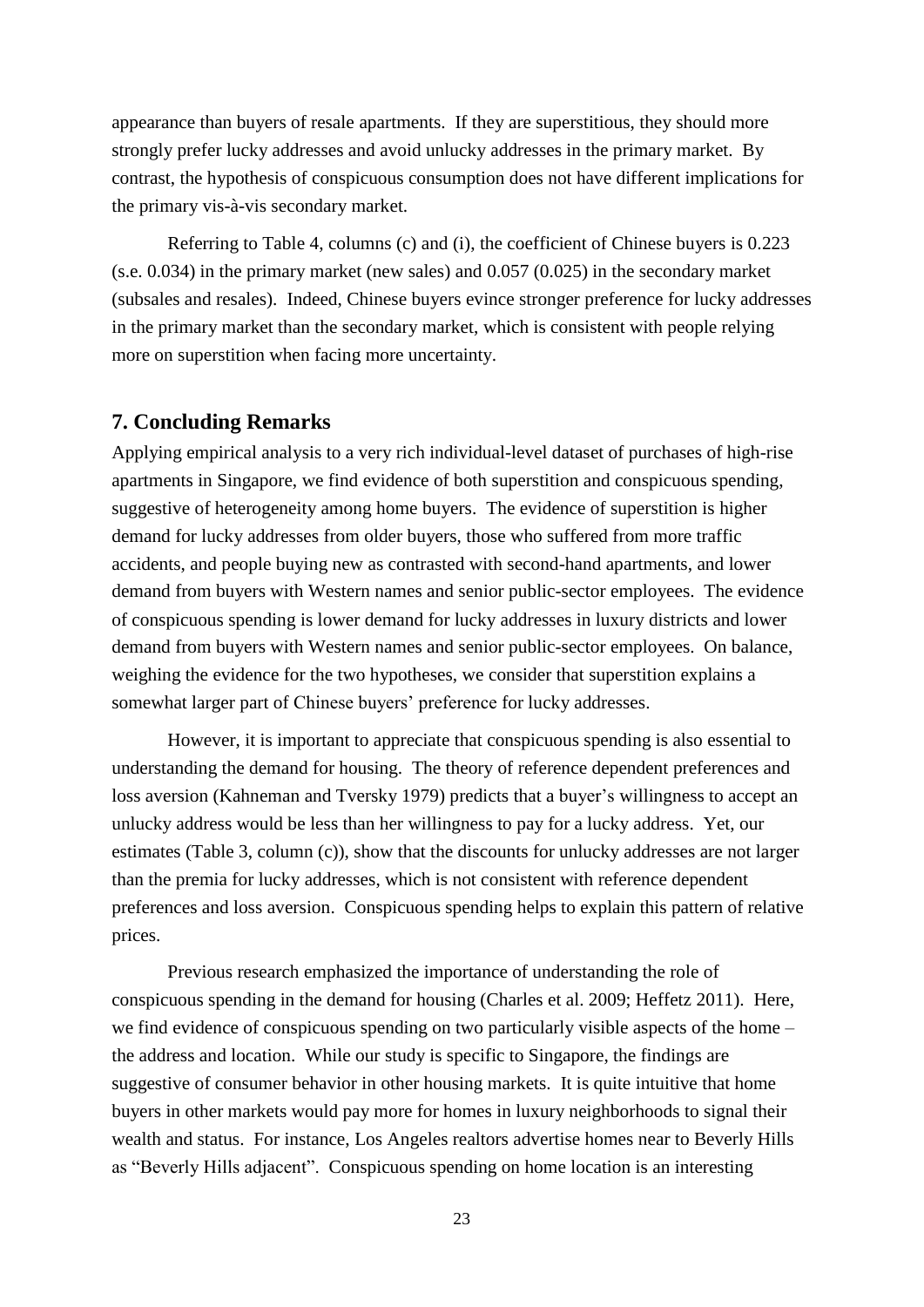direction for future research.

Our findings also tie in with previous research into reference dependence in residential housing markets (Genesove and Mayer 2001). To the extent that people pay less for unlucky addresses, they will demand lower prices when they subsequently sell their homes. Indeed, we find similar discounts for unlucky addresses in the secondary and primary markets. The interaction between reference dependence and conspicuous spending on home location is yet another interesting direction for future research.

#### **References**

Agarwal, Sumit, Ran Duchin, and Denis Sosyura. "In the mood for a loan: The causal effect of sentiment on credit origination," Working paper 2141030, SSRN, 2012.

Ang, Swee Hoon, Wai Kit Lai, and Siew Meng Leong. "The Effects of Superstition on Choice and Latency," *Psychology and Marketing* 31, no. 12 (December 2014): 1074-1083.

Charles, Kerwin Kofi, Erik Hurst, and Nikolai Roussanov. "Conspicuous spending and Race," *Quarterly Journal of Economics* 124, no. 2 (2009): 425-467.

Deaton, Angus, "Aging, Religion, and Health", Chapter 8, 237-262, in David A. Wise, Editor, Explorations in the Economics of Aging, 2011.

DellaVigna, Stefano. "Psychology and Economics: Evidence from the Field," *Journal of Economic Literature* 47, no. 2 (2009): 315-372.

Feltovich, Nick, Richmond Harbaugh, and Ted To. "Too cool for school? Signalling and countersignalling," *RAND Journal of Economics* 33, no. 4 (2002): 630-649.

Fortin, Nicole M., Andrew J. Hill, and Jeff Huang. "Superstition in the Housing Market," *Economic Inquiry* 52, no. 3 (2014): 974-993.

Genesove, David, and Christopher Mayer. "Loss Aversion and Seller Behavior: Evidence from the Housing Market," *Quarterly Journal of Economics* 116, no. 4 (2001): 1233-60.

Guryan, Jonathan, and Melissa S. Kearney. "Gambling at Lucky Stores: Empirical Evidence from State Lottery Sales," *American Economic Review* 98, no. 1 (2008): 458-473

Heffetz, Ori. "A test of conspicuous spending: Visibility and income elasticities," *Review of Economics and Statistics* 93, no. 4 (2011): 1101-1117.

Hirshleifer, David A., Ming Jian, and Huai Zhang, "Superstition and Financial Decision Making", Working paper, University of California, Irvine, 2012.

Hirshleifer, David, and Tyler Shumway. "Good Day Sunshine: Stock returns and the Weather," *Journal of Finance* 58, no. 3 (June 2003): 1009-1032.

Inland Revenue Authority of Singapore (IRAS), "For real estate and legal professionals: Application for House Number", <http://www.iras.gov.sg/irashome/page04.aspx?id=3062#3> [Accessed, June 18, 2013].

Johnson, Noel D., and John V.C. Nye. "Does fortune favor dragons?" *Journal of Economic Behavior & Organization* 78, no. 1 (2011) 85-97.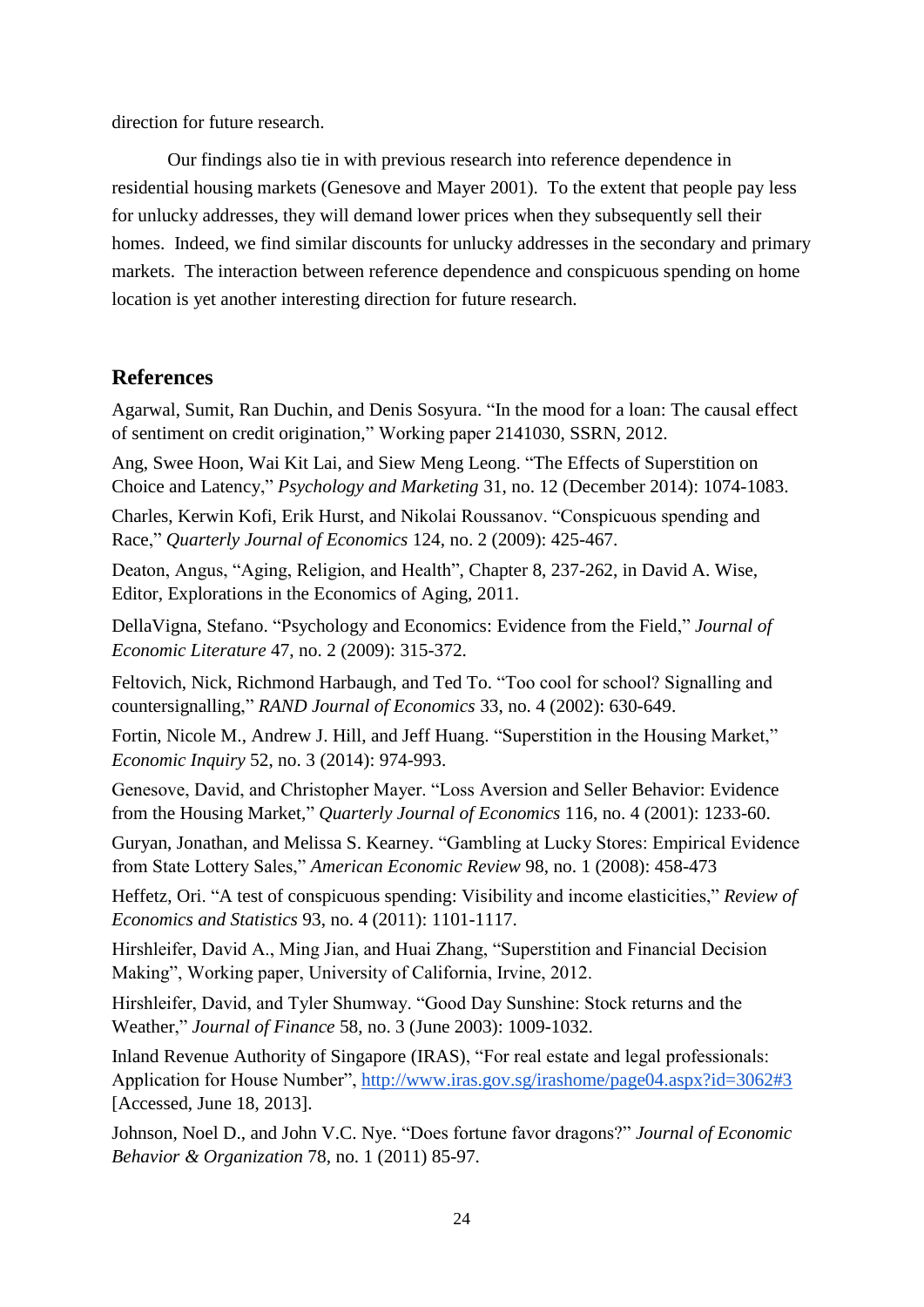Kahneman, Daniel, and Amos Tversky. "Prospect Theory: An Analysis of Decision under Risk," *Econometrica* 47, no. 2 (1979): 263-91.

Kaus, Wolfhard. "Conspicuous spending and "race": Evidence from South Africa," *Journal of Development Economics* 100, No. 1 (2013): 63-73.

Kliger, Doron, and Ori Levy, "Mood-induced variation in risk preferences," *Journal of Economic Behavior & Organization* 52, no. 4 (December 2003): 573-584.

Lepori, Gabriele, "Dark Omens in the Sky: Do Superstitious Beliefs Affect Investment Decisions?" Working paper 1428792, SSRN, 2009.

Mocan, Naci, and Luiza Pogorelova, "Compulsory schooling laws and formation of beliefs: Education, religion and superstition", Working Paper 20557, National Bureau of Economic Research, 2014.

Ng, Travis, Terence Chong, and Xin Du. "The Value of Superstitions," *Journal of Economic Psychology* 31, no. 3 (June 2010): 293-309.

Olivetti, Claudia, and M. Daniele Paserman. "In the Name of the Son (and the Daughter): Intergenerational Mobility in the United States, 1850-1940," *American Economic Review* 105, no. 8 (August 2014): 2695-2724.

Powdthavee, Nattavudh, and Yohanes E. Riyanto. "Would you pay for transparently useless advice? A test of boundaries of beliefs in the folly of predictions," *Review of Economics and Statistics* 97, no. 2 (May 2015): 257-272.

Shum, Matthew, Wei Sun, and Guangliang Ye. "Superstition and "lucky" apartments: Evidence from transaction-level data," *Journal of Comparative Economics* 42, no. 1 (February 2014): 109-11.

Singapore Department of Statistics, Census of Population, 2010.

Singapore Department of Statistics, Yearbook of Statistics, 2013.

Vyse, Stuart A., Believing in Magic: The Psychology of Superstition, Oxford, England: Oxford University Press, 1997.

*USA Today*, "Some hotels don't skip the 13th floor anymore", August 3, 2007.

Wei, Shang-Jin, Xiaobo Zhang, and Yin Liu, "Status competition and housing prices," NBER Working paper, 2012.

Wong, Maisy. "Estimating Ethnic Preferences Using Ethnic Housing Quotas in Singapore," *Review of Economic Studies* 80, no. 3 (2013): 1178-1214.

Zhang, Yan, Jane L. Risen, and Christine Hosey. "Reversing One's Fortune By Pushing Away Bad Luck," *Journal of Experimental Psychology: General* 143, no. 3 (2014):1171- 1184.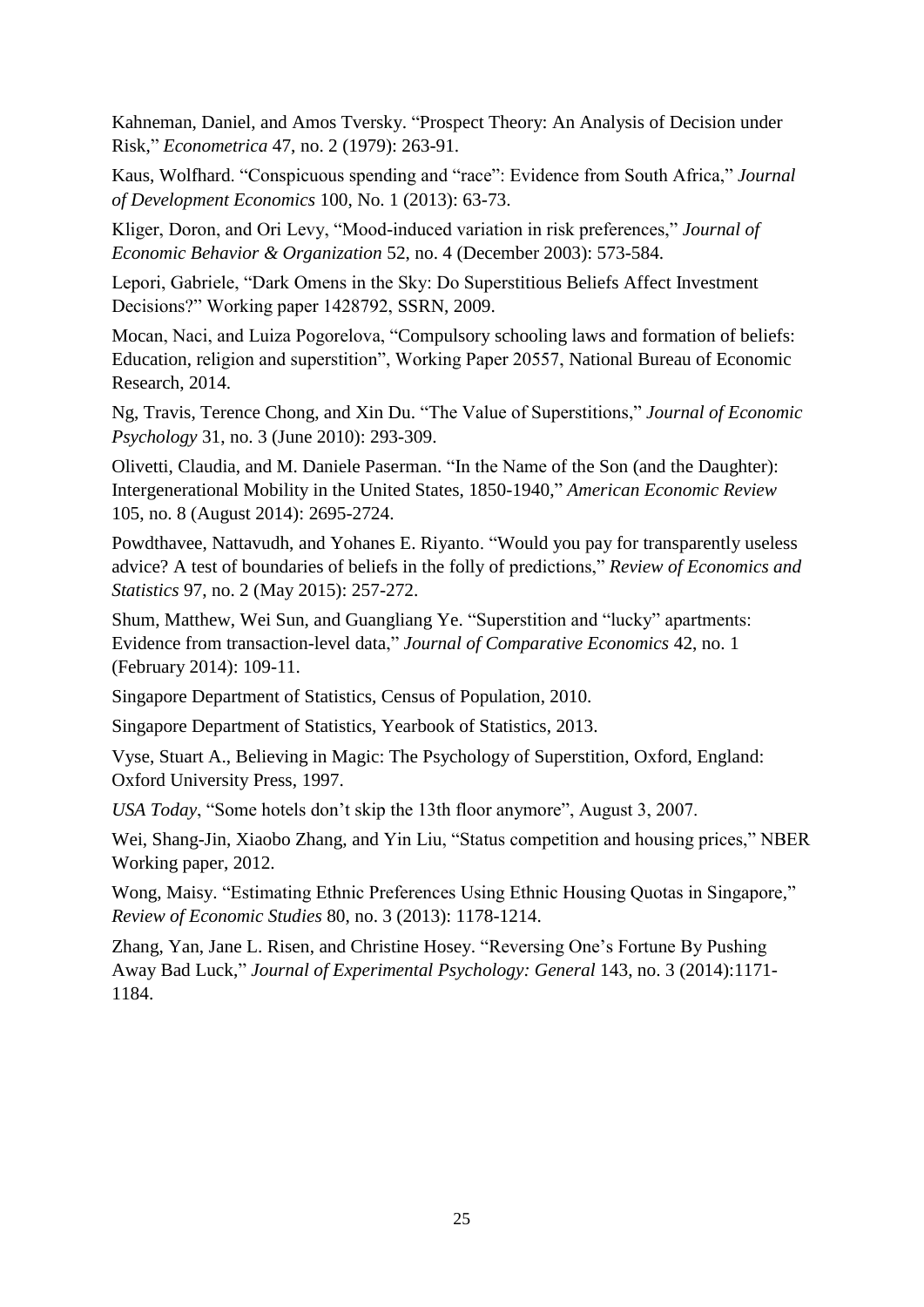|                     |            | ╯▴        |             |                 |
|---------------------|------------|-----------|-------------|-----------------|
| <b>VARIABLES</b>    | (a)        | (b)       | (c)         | (d)             |
|                     |            | New sales |             | <b>Subsales</b> |
|                     | All buyers | Chinese   | Non-Chinese | and resales:    |
|                     |            |           |             | All buyers      |
| Very unlucky        | 0.013      | 0.013     | 0.013       | 0.016           |
|                     | (0.114)    | (0.114)   | (0.115)     | (0.126)         |
| Unlucky             | 0.186      | 0.184     | 0.205       | 0.208           |
|                     | (0.389)    | (0.388)   | (0.404)     | (0.406)         |
| Neutral             | 0.666      | 0.666     | 0.662       | 0.657           |
|                     | (0.472)    | (0.471)   | (0.473)     | (0.475)         |
| Lucky               | 0.129      | 0.130     | 0.117       | 0.114           |
|                     | (0.335)    | (0.336)   | (0.321)     | (0.318)         |
| Very lucky          | 0.006      | 0.006     | 0.003       | 0.005           |
|                     | (0.077)    | (0.079)   | (0.057)     | (0.069)         |
| <b>Observations</b> | 54,098     | 49,217    | 4,881       | 50,347          |

Table 1. Lucky addresses: Type of sale and buyer ethnicity

Notes: The samples comprise apartments sold in the years 2000-09. Each cell reports mean and standard deviation. The apartment is considered as bought by Chinese buyers as long as one of the buyers is a Chinese. By the Kolmogorov-Smirnov test, the distribution of addresses in the primary market (new sales) is significantly different from that in the secondary market (subsales and resales) at the 1% level, and the share of apartments with lucky or very lucky addresses is significantly higher in the primary market than the secondary market at the 1% level.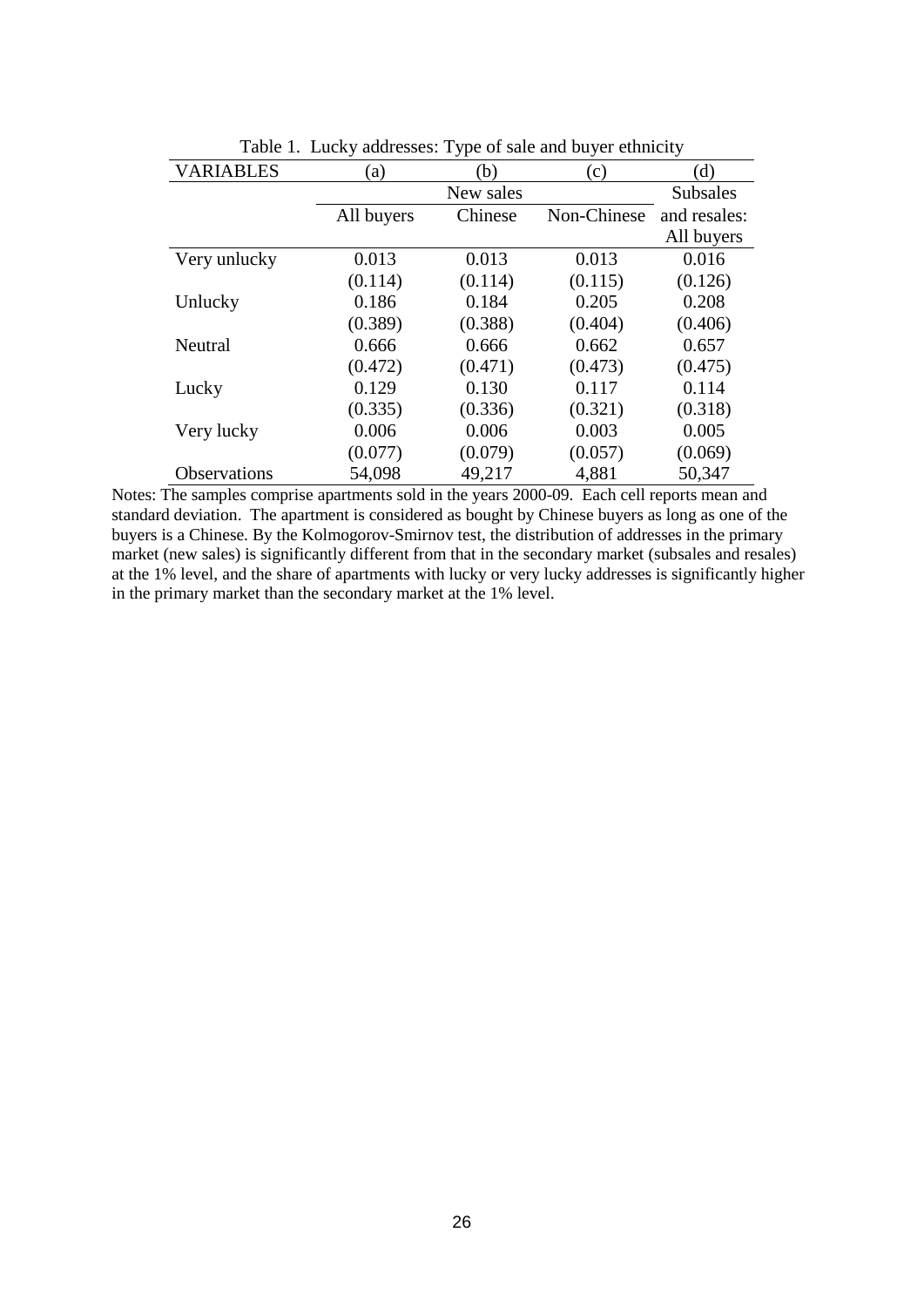|                                  |                      | (a)    | (b)   | (c)              | (d)          |
|----------------------------------|----------------------|--------|-------|------------------|--------------|
| <b>VARIABLES</b>                 | Unit                 | Mean   | s.d.  | Min.             | Max.         |
| Transactions                     |                      | 54,098 |       |                  |              |
| Apartment size                   | Square meters        | 118.7  | 44.9  | 5.00             | 768.00       |
| Unit price                       | S\$ per square meter | 10,601 | 5,255 | 3,410            | 68,313       |
| Very unlucky                     |                      | 0.013  | 0.114 | $\boldsymbol{0}$ | 1            |
| Unlucky                          |                      | 0.186  | 0.389 | $\overline{0}$   | $\mathbf{1}$ |
| Neutral                          |                      | 0.666  | 0.472 | $\overline{0}$   | 1            |
| Lucky                            |                      | 0.129  | 0.335 | $\boldsymbol{0}$ | $\mathbf{1}$ |
| Very lucky                       |                      | 0.006  | 0.077 | $\overline{0}$   | 1            |
| 99-year leasehold                |                      | 0.494  | 0.500 | $\boldsymbol{0}$ | $\mathbf{1}$ |
| 999-year leasehold               |                      | 0.044  | 0.205 | $\overline{0}$   | $\mathbf{1}$ |
| Luxury district $(1, 9, 10, 11)$ |                      | 0.224  | 0.417 | $\overline{0}$   | $\mathbf{1}$ |
| Condominium                      |                      | 0.733  | 0.442 | $\boldsymbol{0}$ | $\mathbf{1}$ |
| Floor number                     |                      | 9.588  | 8.129 | 1                | 68           |
| Ground floor                     |                      | 0.056  | 0.230 | $\overline{0}$   | $\mathbf{1}$ |
| Top floor                        |                      | 0.080  | 0.271 | $\overline{0}$   | $\mathbf{1}$ |
| At least one Singaporean buyer   | indicator            | 0.809  | 0.393 | $\overline{0}$   | $\mathbf{1}$ |
| At least one Chinese buyer       | indicator            | 0.910  | 0.287 | $\boldsymbol{0}$ | $\mathbf{1}$ |
| At least one Cantonese buyer     | indicator            | 0.032  | 0.177 | $\overline{0}$   | $\mathbf{1}$ |
| At least one Hokkien buyer       | indicator            | 0.060  | 0.237 | $\boldsymbol{0}$ | $\mathbf{1}$ |
| At least one Teochew buyer       | indicator            | 0.016  | 0.126 | $\boldsymbol{0}$ | $\mathbf{1}$ |
| At least one buyer with english  | indicator            | 0.305  | 0.461 | $\overline{0}$   | $\mathbf{1}$ |
| name                             |                      |        |       |                  |              |
| Mean buyer age $>=$ 46           |                      | 0.244  | 0.429 | $\overline{0}$   | $\mathbf{1}$ |
| Mean buyer age $\leq$ 34         |                      | 0.303  | 0.460 | $\boldsymbol{0}$ | $\mathbf{1}$ |
| At least one buyer is senior     | indicator            | 0.066  | 0.248 | $\boldsymbol{0}$ | $\mathbf{1}$ |
| public sector employee           |                      |        |       |                  |              |
| At least one buyer with univ.    | indicator            | 0.211  | 0.408 | $\boldsymbol{0}$ | $\mathbf{1}$ |
| degree                           |                      |        |       |                  |              |
| At least one buyer with science  | indicator            | 0.113  | 0.317 | $\boldsymbol{0}$ | $\mathbf{1}$ |
| degree                           |                      |        |       |                  |              |
| With mortgage                    |                      | 0.707  | 0.455 | $\boldsymbol{0}$ | 1            |
| Mean number of traffic           |                      | 0.038  | 0.187 | $\boldsymbol{0}$ | 9            |
| accidents as plaintiff           |                      |        |       |                  |              |
| Mean number of traffic           |                      | 0.063  | 0.264 | $\boldsymbol{0}$ | 10           |
| accidents as defendant           |                      |        |       |                  |              |

|  | Table 2. Summary statistics: New sales |  |  |  |
|--|----------------------------------------|--|--|--|
|--|----------------------------------------|--|--|--|

Notes: The sample comprises new sales of apartments between the years 2000-09. Transaction prices are denominated in 2014 Singapore dollars per square meter (at the average exchange rate of one Singapore dollar to 61 U.S. cents, a price of S\$1000 per square meter is equivalent to US\$56.75 per square foot). Very lucky = last digit of both floor and apartment numbers is "8"; lucky = last digit of either floor or apartment number is "8" and neither last digit is "4"; unlucky = last digit of either floor or apartment number is "4" and neither last digit is "8"; very unlucky = last digit of both floor and apartment numbers is "4"; neutral  $=$  all other addresses. Data on buyer's age, working for public sector, university degree, and numbers of car accidents is only available for Singaporean buyers.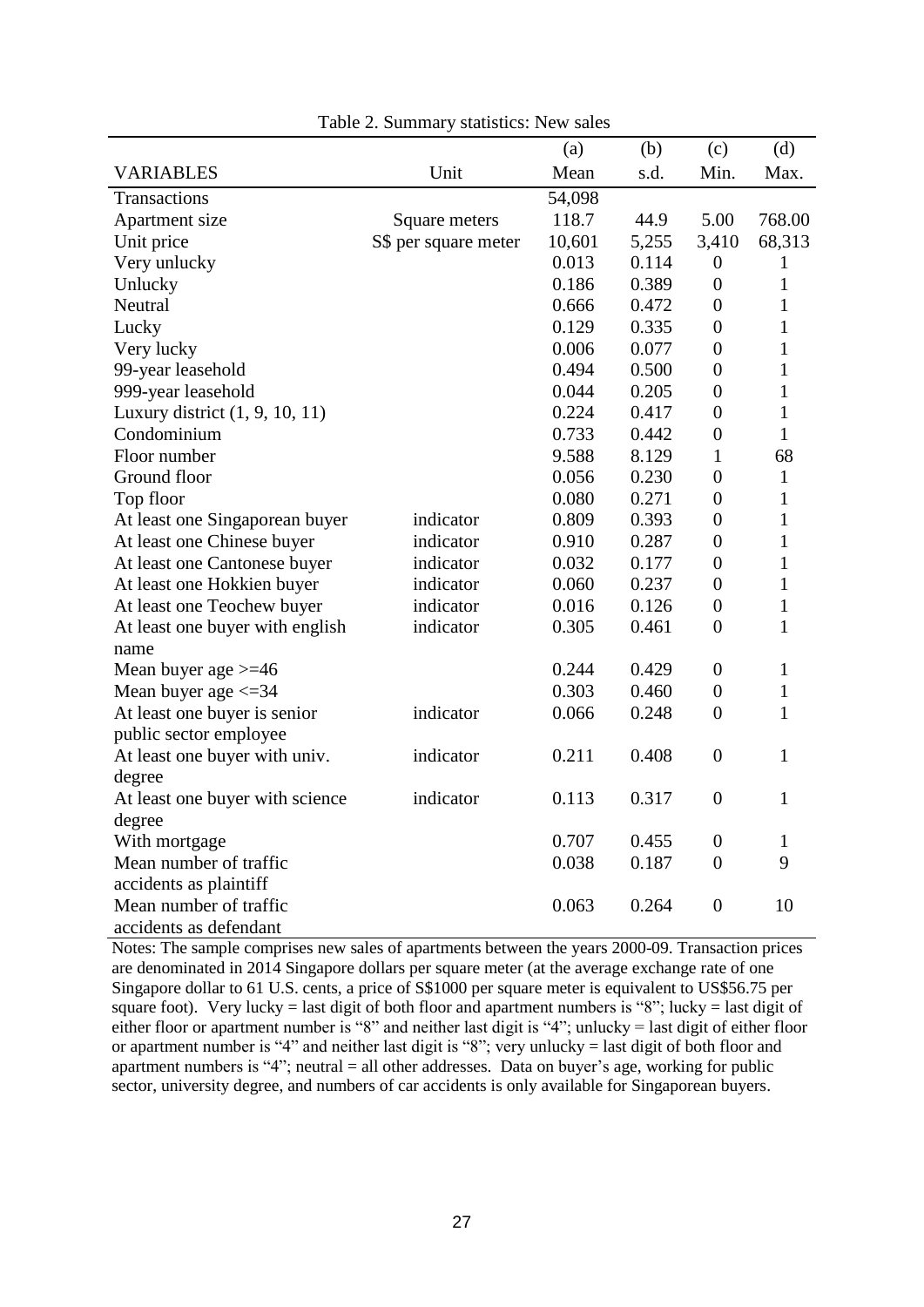| Table 3. Lucky addresses: Prices |             |             |                |                |                |             |  |
|----------------------------------|-------------|-------------|----------------|----------------|----------------|-------------|--|
| <b>VARIABLES</b>                 | (a)         | (b)         | (c)            | (d)            | (e)            | (f)         |  |
|                                  |             |             | New sales      |                |                | Subsales    |  |
|                                  |             | 2000-2009   |                |                | 1995-2012      | and resales |  |
| Size (log)                       | $-0.001$    | $-0.053$    | $-0.111***$    | $-0.111***$    | $-0.124***$    | $-0.130***$ |  |
|                                  | (0.041)     | (0.041)     | (0.018)        | (0.018)        | (0.015)        | (0.017)     |  |
| Chinese buyers                   | $-0.131***$ | $-0.036***$ | $-0.014***$    |                | $-0.013***$    | $-0.024***$ |  |
|                                  | (0.013)     | (0.007)     | (0.003)        |                | (0.003)        | (0.003)     |  |
| Non-Chinese                      |             |             |                | $0.015***$     |                |             |  |
| buyers                           |             |             |                | (0.003)        |                |             |  |
| Very unlucky                     | $-0.040***$ | $-0.014**$  | $-0.015***$    | $-0.012***$    | $-0.014***$    | $-0.016***$ |  |
|                                  | (0.010)     | (0.005)     | (0.004)        | (0.004)        | (0.004)        | (0.005)     |  |
| Unlucky                          | $-0.019***$ | $-0.009***$ | $-0.007$ ***   | $-0.007$ ***   | $-0.006***$    | $-0.006***$ |  |
|                                  | (0.004)     | (0.003)     | (0.002)        | (0.002)        | (0.002)        | (0.002)     |  |
| Lucky                            | $0.012**$   | $0.008***$  | $0.005**$      | $0.006**$      | $0.007***$     | $0.005*$    |  |
|                                  | (0.005)     | (0.003)     | (0.002)        | (0.002)        | (0.002)        | (0.002)     |  |
| Very lucky                       | $0.040***$  | $0.030***$  | $0.022***$     | $0.024***$     | $0.020***$     | $0.020**$   |  |
|                                  | (0.015)     | (0.010)     | (0.007)        | (0.008)        | (0.006)        | (0.009)     |  |
| Non-Chinese                      |             |             |                | $-0.031**$     |                |             |  |
| x very unlucky                   |             |             |                | (0.013)        |                |             |  |
| Non-Chinese                      |             |             |                | $-0.001$       |                |             |  |
| x unlucky                        |             |             |                | (0.005)        |                |             |  |
| Non-Chinese                      |             |             |                | $-0.005$       |                |             |  |
| x lucky                          |             |             |                | (0.007)        |                |             |  |
| Non-Chinese                      |             |             |                | $-0.054$       |                |             |  |
| x very lucky                     |             |             |                | (0.042)        |                |             |  |
| Constant                         | 9.130***    | 9.461***    | 9.718***       | 9.704***       | 9.462***       | 9.799***    |  |
|                                  | (0.190)     | (0.198)     | (0.092)        | (0.091)        | (0.091)        | (0.087)     |  |
| Lease tenure                     | Yes         | Yes         | Yes            | Yes            | Yes            | Yes         |  |
| Condominium                      | Yes         | Yes         | Yes            | Yes            | Yes            | Yes         |  |
| Building age                     | No          | No          | N <sub>o</sub> | N <sub>o</sub> | N <sub>o</sub> | Yes         |  |
| (quadratic)                      |             |             |                |                |                |             |  |
| Floor controls                   | Yes         | Yes         | Yes            | Yes            | Yes            | Yes         |  |
| Postal district                  | No          | Yes         | Yes            | Yes            | Yes            | Yes         |  |
| f.e.                             |             |             |                |                |                |             |  |
| Year f.e.                        | Yes         | Yes         | Yes            | Yes            | Yes            | Yes         |  |
| Quarter f.e.                     | Yes         | Yes         | Yes            | Yes            | Yes            | Yes         |  |
| Observations                     | 54,098      | 54,098      | 54,098         | 54,098         | 69,075         | 50,347      |  |
| R-squared                        | 0.553       | 0.843       | 0.928          | 0.928          | 0.936          | 0.886       |  |

Notes: Dependent variable is the logarithm of price in Singapore dollars per square meter; Floor controls include a linear trend in floor number, and indicators for first and top floors; Estimates are robust to controlling for floor number with a quadratic trend; Robust standard errors clustered by postal district (\* p<0.1; \*\* p<0.05; \*\*\* p<0.01). Column (a): New sales to all buyers with controls; Column (b): New sales to all buyers with controls and 2-digit postal district fixed effects; Column (b): New sales to all buyers with controls and 4-digit postal district fixed effects; Column (d): New sales distinguishing Chinese and non-Chinese buyers; Column (e): New sales, including earlier transactions back to 1995 and forward to 2012; Column (f): Secondary market (subsales and resales) 1995-2012, including quadratic control for age of building.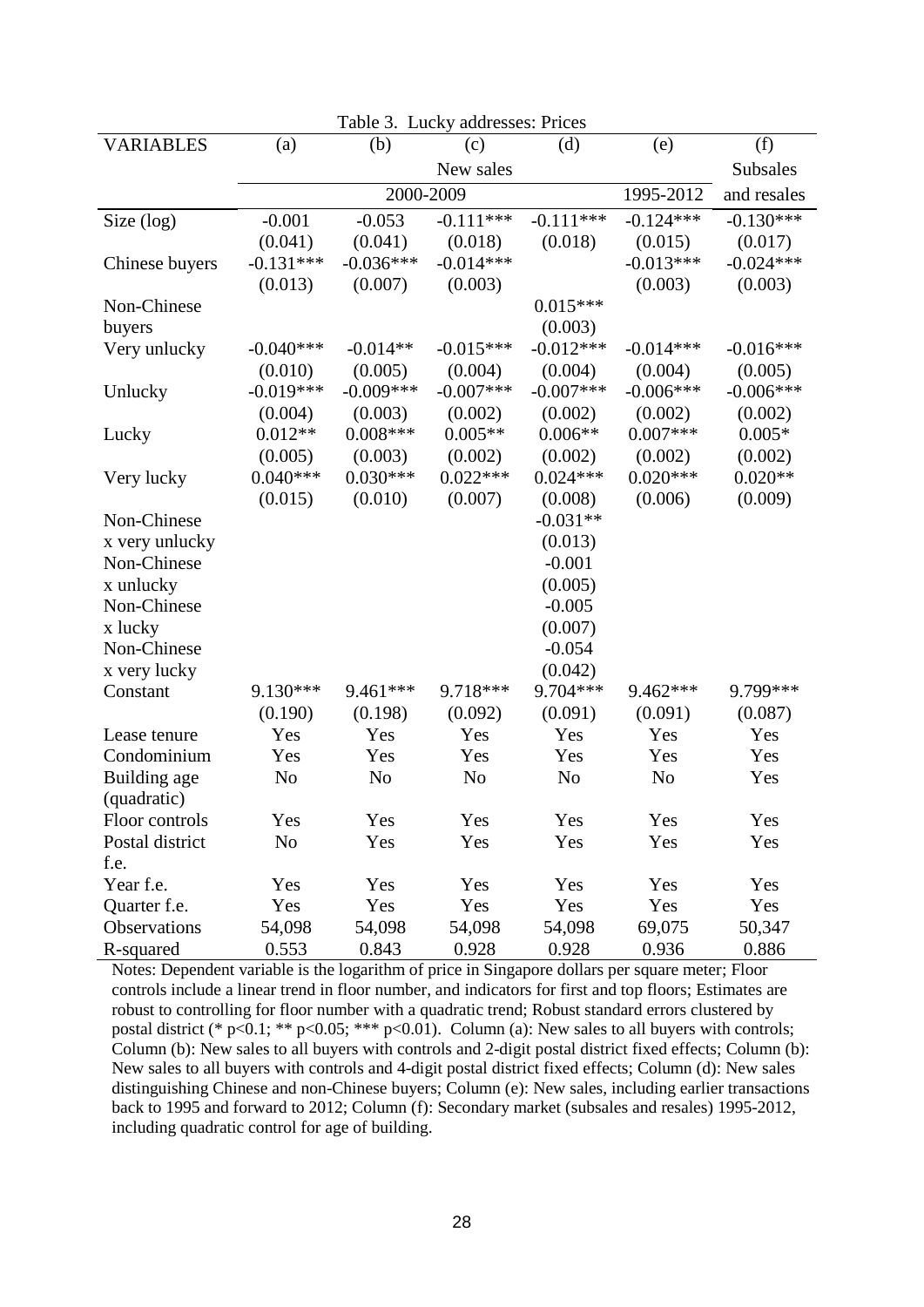|                       |                |            | Table 4. Lucky addresses. Buyel choice |            |            |            |                  |            |                 |
|-----------------------|----------------|------------|----------------------------------------|------------|------------|------------|------------------|------------|-----------------|
| <b>VARIABLES</b>      | (a)            | (b)        | (c)                                    | (d)        | (e)        | (f)        | (g)              | (h)        | (i)             |
|                       |                |            |                                        | New sales  |            |            |                  |            | <b>Subsales</b> |
|                       | All            | All        | All                                    | All        | Luxury     | Excl       | <b>Buildings</b> | 1995-      | and             |
|                       | buyers         | buyers     | buyers                                 | buyers     | areas      | mixed      | at least 8       | 2012       | resales         |
|                       |                |            | (preferred)                            |            |            | addresses  | floors           |            |                 |
| Chinese buyers        | $0.183***$     | $0.220***$ | $0.223***$                             | $0.169***$ | $0.274***$ | $0.223***$ | $0.266***$       | $0.218***$ | $0.057**$       |
|                       | (0.033)        | (0.032)    | (0.034)                                | (0.049)    | (0.040)    | (0.034)    | (0.036)          | (0.029)    | (0.025)         |
| Singaporean buyers    |                |            |                                        | $-0.070$   |            |            |                  |            |                 |
|                       |                |            |                                        | (0.063)    |            |            |                  |            |                 |
| Singaporean x Chinese |                |            |                                        | 0.097      |            |            |                  |            |                 |
|                       |                |            |                                        | (0.066)    |            |            |                  |            |                 |
| Chinese x luxury      |                |            |                                        |            | $-0.135*$  |            |                  |            |                 |
|                       |                |            |                                        |            | (0.074)    |            |                  |            |                 |
| Size $(log)$          | $0.407***$     | $0.442***$ | $0.558***$                             | $0.558***$ | $0.557***$ | $0.564***$ | $0.623***$       | $0.456***$ | $0.263***$      |
|                       | (0.058)        | (0.061)    | (0.076)                                | (0.076)    | (0.076)    | (0.077)    | (0.096)          | (0.064)    | (0.067)         |
| Lease tenure          | Yes            | Yes        | Yes                                    | Yes        | Yes        | Yes        | Yes              | Yes        | Yes             |
| Condominium           | Yes            | Yes        | Yes                                    | Yes        | Yes        | Yes        | Yes              | Yes        | Yes             |
| Floor control         | Yes            | Yes        | Yes                                    | Yes        | Yes        | Yes        | Yes              | Yes        | Yes             |
| Postal district f.e.  | N <sub>o</sub> | $2$ -digit | 4-digit                                | 4-digit    | 4-digit    | 4-digit    | 4-digit          | 4-digit    | 4-digit         |
| Year f.e.             | Yes            | Yes        | Yes                                    | Yes        | Yes        | Yes        | Yes              | Yes        | Yes             |
| Quarter f.e.          | Yes            | Yes        | Yes                                    | Yes        | Yes        | Yes        | Yes              | Yes        | Yes             |
| Building age          | N <sub>0</sub> | No         | No                                     | No         | No         | No         | No               | No         | Yes             |
| (quadratic)           |                |            |                                        |            |            |            |                  |            |                 |
| Observations          | 54,098         | 54,098     | 54,098                                 | 54,098     | 54,098     | 53,132     | 44,562           | 69,075     | 50,347          |

Table 4. Lucky addresses: Buyer choice

Notes: Ordered logit model of demand for very lucky, lucky, neutral, unlucky, and very unlucky addresses, estimated by maximum likelihood; Ordered logit cut-points not reported; Floor controls include a linear trend in floor number, and indicators for first and top floors; Robust standard errors clustered by postal district except for column (a) (\* p<0.1; \*\* p<0.05; \*\*\* p<0.01). Column (a): New sales with controls; Column (b): New sales with controls and 2-digit postal district fixed effects; Column (c): New sales with controls and 4-digit postal district fixed effects (preferred estimate); Column (d): New sales, distinguishing between Singapore and non-Singaporean Chinese buyers; Column (e): New sales, luxury areas (Districts 1, 9, 10, and 11); Column (f): New sales, excluding mixed addresses such as 08-04; Column (g): New sales, buildings with 8 or more floors; Column (h): New sales, including earlier transactions back to 1995 and forward to 2012; Column (i): Secondary market (subsales and resales) 1995-2012, including quadratic control for age of building.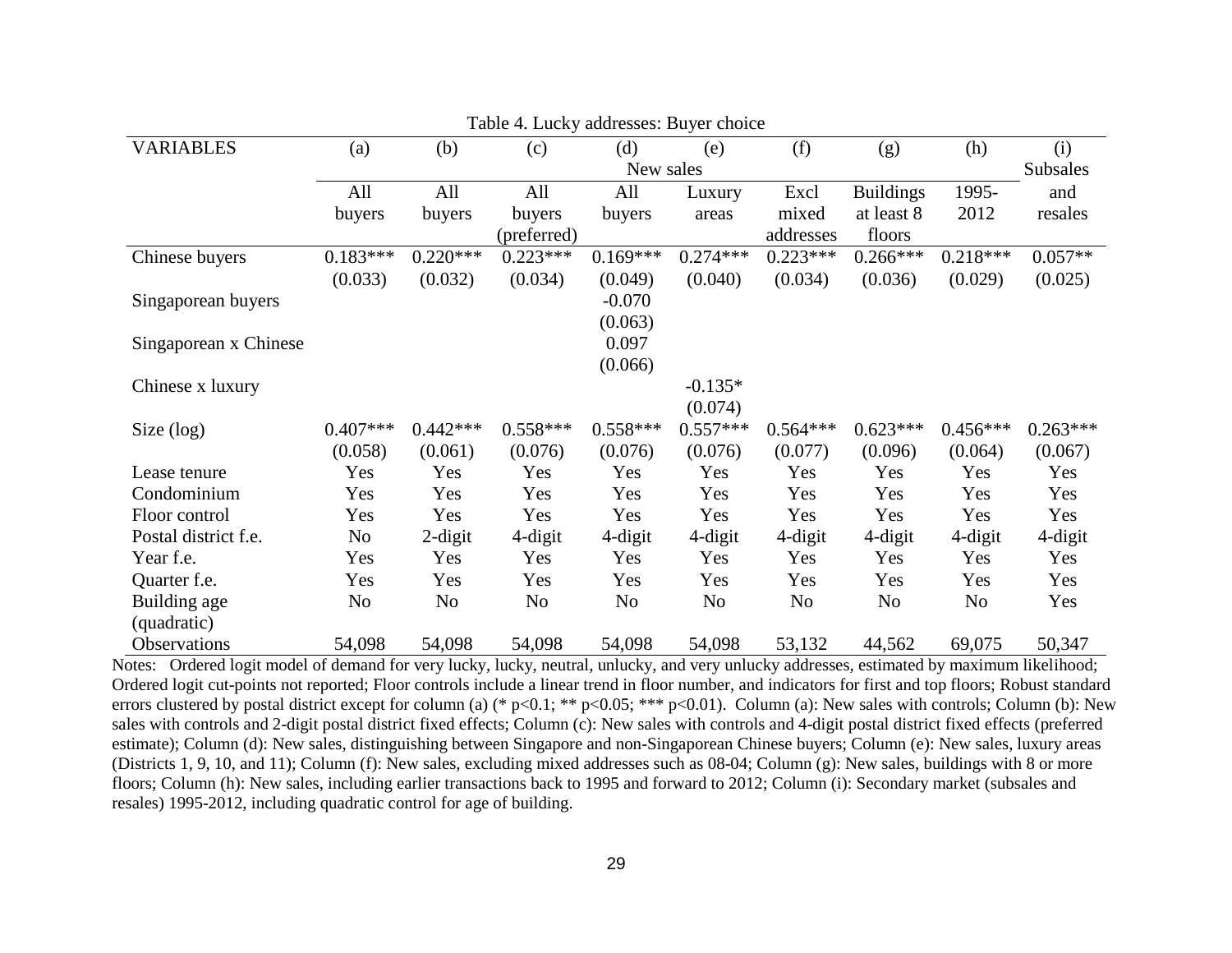| <b>VARIABLES</b>    | (a)     | (b)        | (c)        | (d)        | (e)        | (f)       | (g)         | (h)      | (j)         | (j)         |
|---------------------|---------|------------|------------|------------|------------|-----------|-------------|----------|-------------|-------------|
|                     | Dialect | Western    | Age        | University | Science    | Science / | Public-     | Mort-    | Combined    | Combined    |
|                     | groups  | name       |            | graduates  | graduates  | other     | sector      | gage     |             |             |
| Cantonese           | 0.022   |            |            |            |            |           |             |          | 0.020       | 0.020       |
|                     | (0.056) |            |            |            |            |           |             |          | (0.058)     | (0.058)     |
| Hokkien             | 0.059   |            |            |            |            |           |             |          | 0.051       | 0.051       |
|                     | (0.042) |            |            |            |            |           |             |          | (0.042)     | (0.042)     |
| Teochew             | 0.086   |            |            |            |            |           |             |          | 0.073       | 0.073       |
|                     | (0.074) |            |            |            |            |           |             |          | (0.076)     | (0.076)     |
| Western name        |         | $-0.049**$ |            |            |            |           |             |          | $-0.042*$   | $-0.040*$   |
|                     |         | (0.022)    |            |            |            |           |             |          | (0.023)     | (0.022)     |
| Mean age of         |         |            | $0.124***$ |            |            |           |             |          | $0.110***$  | $0.113***$  |
| buyers $>=$ 46      |         |            | (0.028)    |            |            |           |             |          | (0.029)     | (0.029)     |
| Mean age of         |         |            | $-0.032$   |            |            |           |             |          | $-0.025$    | $-0.027$    |
| buyers $\leq$ 34    |         |            | (0.028)    |            |            |           |             |          | (0.028)     | (0.028)     |
| University          |         |            |            | $-0.034$   |            | 0.005     |             |          |             | 0.033       |
| degree              |         |            |            | (0.024)    |            | (0.036)   |             |          |             | (0.035)     |
| University          |         |            |            |            | $-0.069**$ | $-0.073$  |             |          | $-0.040$    | $-0.067$    |
| science degree      |         |            |            |            | (0.033)    | (0.047)   |             |          | (0.035)     | (0.047)     |
| Public-sector       |         |            |            |            |            |           | $-0.139***$ |          | $-0.134***$ | $-0.138***$ |
| employee            |         |            |            |            |            |           | (0.039)     |          | (0.041)     | (0.042)     |
| Mortgage            |         |            |            |            |            |           |             | $-0.047$ | $-0.018$    | $-0.019$    |
|                     |         |            |            |            |            |           |             | (0.030)  | (0.030)     | (0.030)     |
| Apartment           | Yes     | Yes        | Yes        | Yes        | Yes        | Yes       | Yes         | Yes      | Yes         | Yes         |
| characteristics     |         |            |            |            |            |           |             |          |             |             |
| 4-digit postal      | Yes     | Yes        | Yes        | Yes        | Yes        | Yes       | Yes         | Yes      | Yes         | Yes         |
| district f.e.       |         |            |            |            |            |           |             |          |             |             |
| Year f.e.           | Yes     | Yes        | Yes        | Yes        | Yes        | Yes       | Yes         | Yes      | Yes         | Yes         |
| Quarter f.e.        | Yes     | Yes        | Yes        | Yes        | Yes        | Yes       | Yes         | Yes      | Yes         | Yes         |
| <b>Observations</b> | 39,789  | 39,789     | 37,203     | 39,789     | 39,789     | 39,789    | 39,789      | 39,789   | 37,203      | 37,203      |

Table 5. Singaporean Chinese buyers: Demographics and economics

Notes: Singaporean Chinese buyers; Ordered logit model of demand for very lucky, lucky, neutral, unlucky, and very unlucky addresses, estimated by maximum likelihood; Apartment characteristics include size, floor, legal tenure, and condominium; Ordered logit cut-points not reported; Robust standard errors clustered by postal district (\* p<0.1; \*\* p<0.05; \*\*\* p<0.01). Column (a): Including proportion of buyers by dialect groups; Column (b): Including proportion of buyers with Western given name; Column (c): Including buyers by mean age; Column (d): Including proportion of buyers who are university graduates; Column (e): Including proportion of buyers who are university graduates in science or technology disciplines; Column (f): Including proportions of buyers who are university graduates and buyers who are science or technology graduates; Column (g): Including proportion of buyers who are employed in the public sector; Column (h): Including indicator of purchases financed by mortgage loans; Column (i): Including all demographic and economic covariates except university graduate; Column (i): Including all demographic and economic covariates.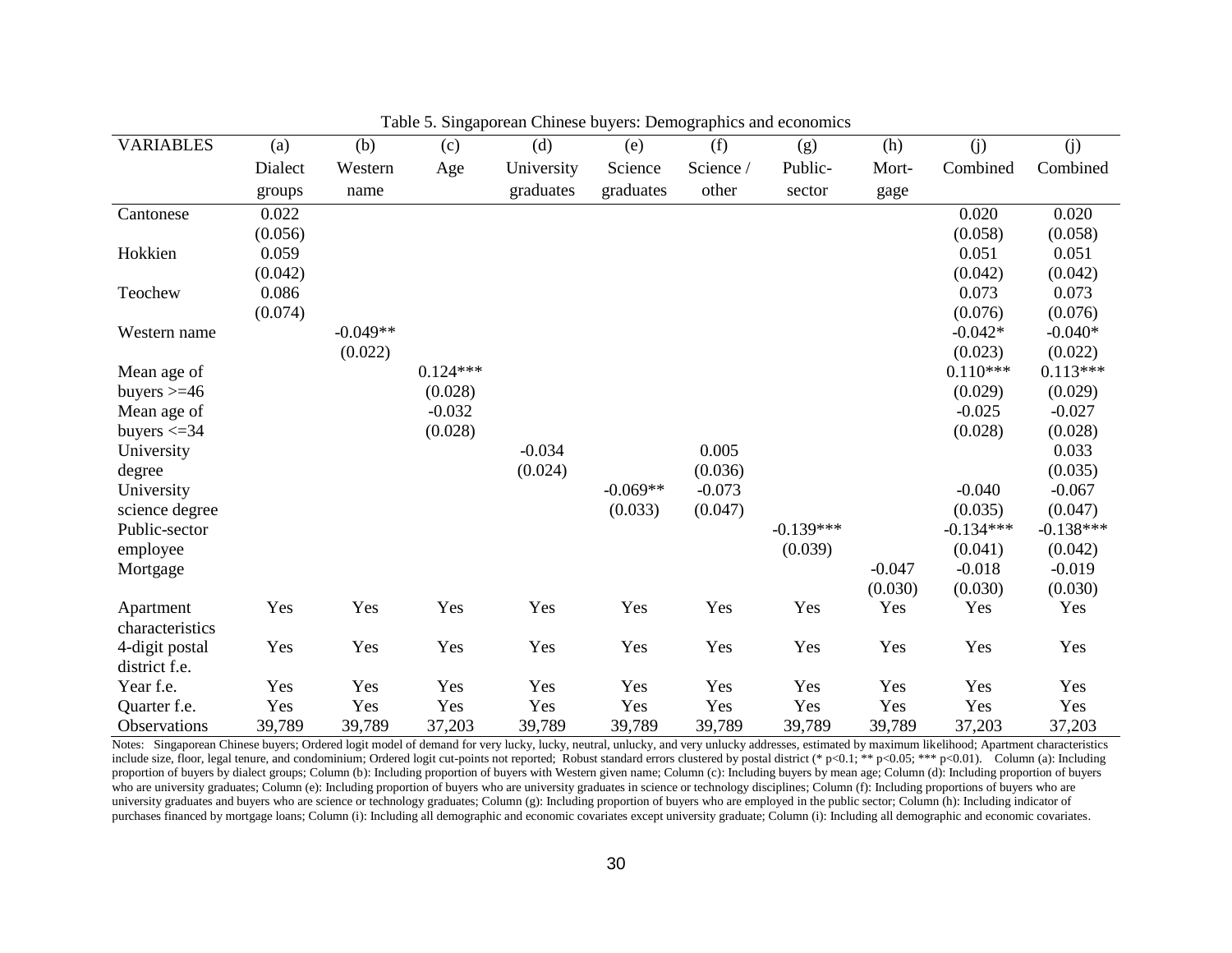| lable 6.<br>Singaporean Chinese buyers: Mistortune and uncertainty |           |           |             |           |  |  |  |
|--------------------------------------------------------------------|-----------|-----------|-------------|-----------|--|--|--|
| <b>VARIABLES</b>                                                   | (a)       | (b)       | (c)         | (d)       |  |  |  |
|                                                                    | Traffic   | Traffic   | <b>SARS</b> | Combined  |  |  |  |
|                                                                    | accidents | accidents |             |           |  |  |  |
|                                                                    | plaintiff | defendant |             |           |  |  |  |
| Mean number of traffic                                             | $0.102**$ |           |             | $0.099**$ |  |  |  |
| accidents as plaintiff                                             | (0.042)   |           |             | (0.043)   |  |  |  |
| Mean number of traffic                                             |           | 0.023     |             | 0.012     |  |  |  |
| accidents as defendant                                             |           | (0.038)   |             | (0.038)   |  |  |  |
| <b>SARS</b>                                                        |           |           | $-0.002$    | $-0.005$  |  |  |  |
|                                                                    |           |           | (0.133)     | (0.132)   |  |  |  |
| Apartment characteristics                                          | Yes       | Yes       | Yes         | Yes       |  |  |  |
| 4-digit postal district f.e.                                       | Yes       | Yes       | Yes         | Yes       |  |  |  |
| Year f.e.                                                          | Yes       | Yes       | Yes         | Yes       |  |  |  |
| Quarter f.e.                                                       | Yes       | Yes       | Yes         | Yes       |  |  |  |
| <b>Observations</b>                                                | 41,568    | 41,568    | 41,568      | 41,568    |  |  |  |

Table 6. Singaporean Chinese buyers: Misfortune and uncertainty

Notes: Singaporean Chinese buyers; Ordered logit model of demand for very lucky, lucky, neutral, unlucky, and very unlucky addresses, estimated by maximum likelihood; Apartment characteristics include size, floor, legal tenure, and condominium; Ordered logit cut-points not reported; Robust standard errors clustered by 4-digit postal district (\* p<0.1; \*\* p<0.05; \*\*\* p<0.01). Column (a): Including mean number of traffic accidents buyer was involved as plaintiff; Column (b): Including mean number of traffic accidents buyer was involved as defendant; Column (c): SARS (March to June 2003);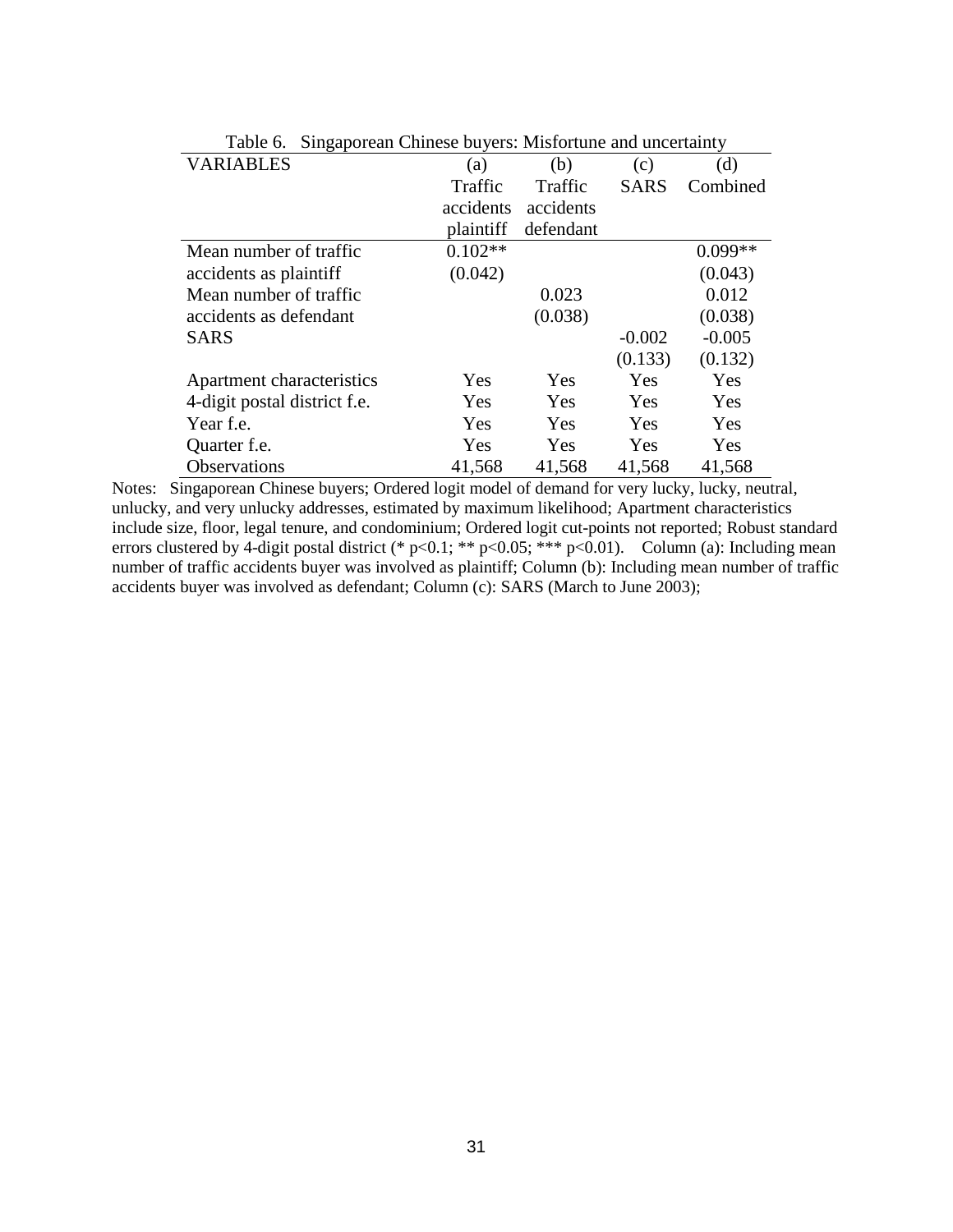



Note: Number of new sales, by year from 1995 to 2012. Solid red line depicts the number of new sales as recorded in the Urban Redevelopment Authority's REALIS database. Broken blue line depicts the number of new sales as recorded in our data-set of legal filings with the Registry of Land Titles.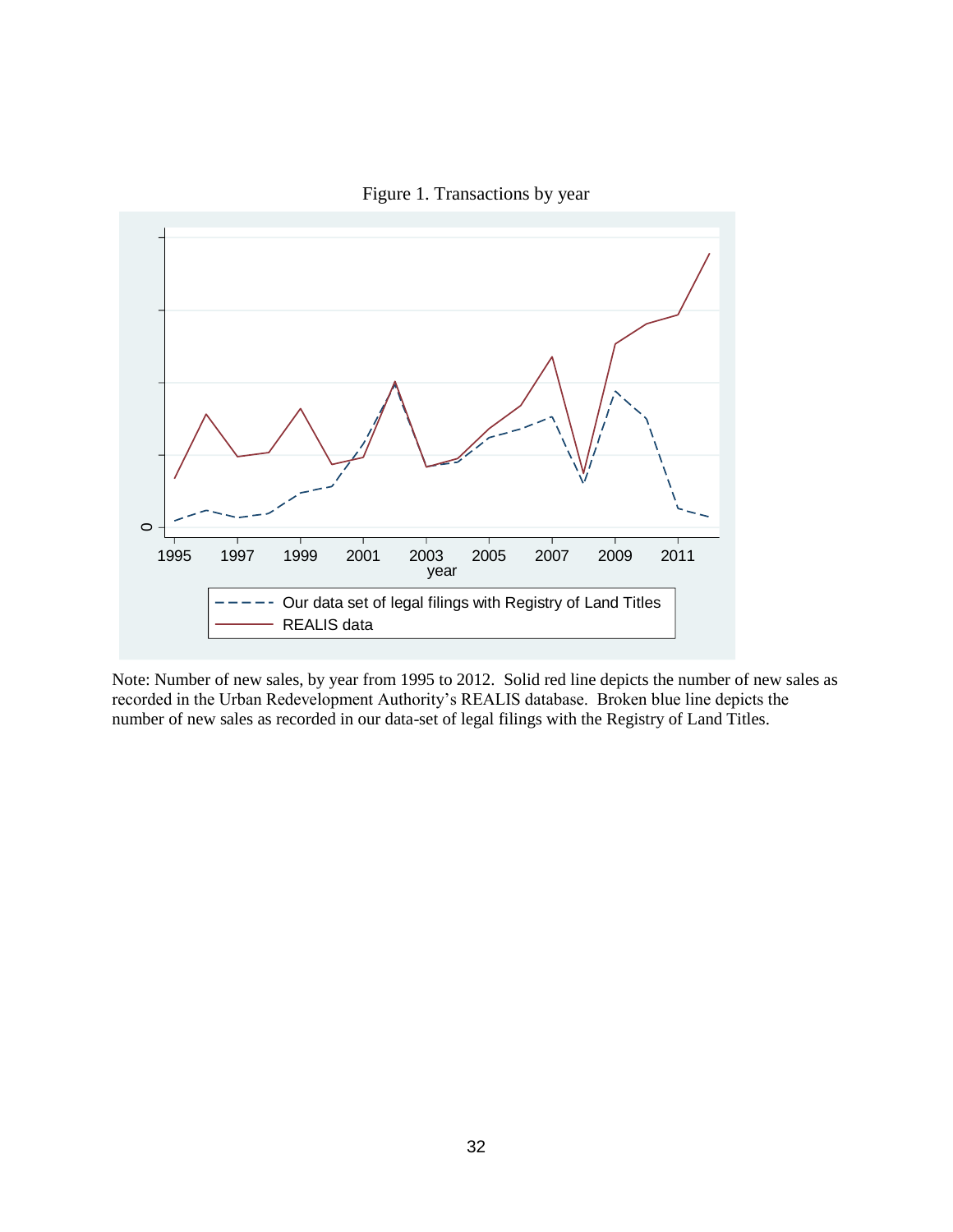

Note: The figure plots the estimated coefficients of the floor levels in a regression of the logarithm of unit price per square meter on indicators of floor number and last digit of unit number, apartment size, and building fixed effects.



Figure 3. Price and unit number

Notes: The Figure plots the estimated coefficients of the last digit of the unit number in a regression of the logarithm of price per square meter on indicators of the last digit of the unit number.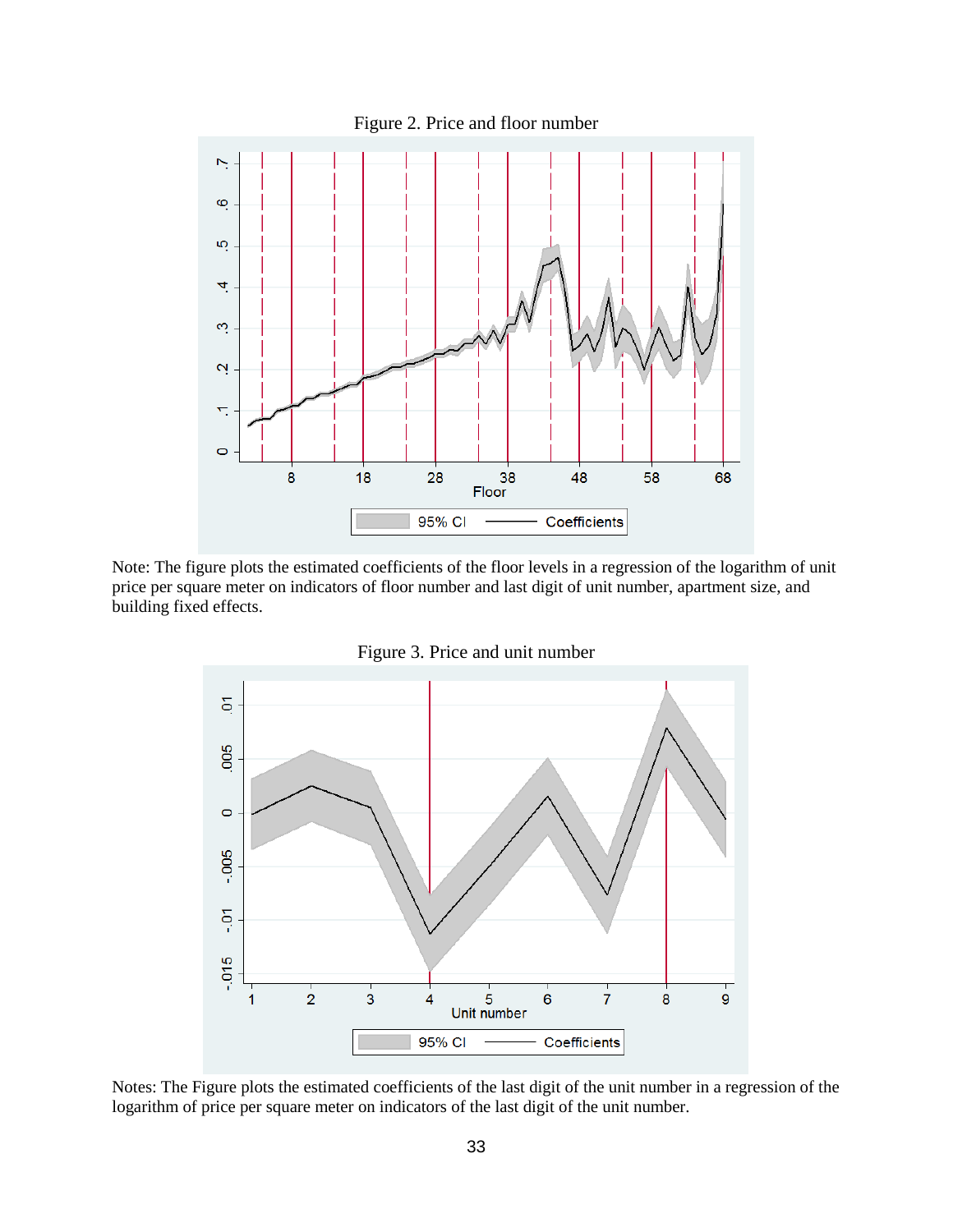| <b>VARIABLES</b>              | (a)                 | (b)         |
|-------------------------------|---------------------|-------------|
|                               | 6-digit postal code | Singaporean |
|                               | fixed effects       | buyers      |
| Size (log)                    | $-0.150***$         | $-0.132***$ |
|                               | (0.011)             | (0.020)     |
| Chinese buyers                | $-0.008$ ***        |             |
|                               | (0.002)             |             |
| Non-Chinese buyers            |                     | $0.007*$    |
|                               |                     | (0.004)     |
| Very unlucky                  | $-0.014***$         | $-0.011**$  |
|                               | (0.003)             | (0.005)     |
| Unlucky                       | $-0.004***$         | $-0.008***$ |
|                               | (0.002)             | (0.002)     |
| Lucky                         | $0.006***$          | $0.007***$  |
|                               | (0.002)             | (0.002)     |
| Very lucky                    | $0.019***$          | $0.027***$  |
|                               | (0.007)             | (0.007)     |
| Non-Chinese x very unlucky    |                     | $-0.031*$   |
|                               |                     | (0.018)     |
| Non-Chinese x unlucky         |                     | $-0.010$    |
|                               |                     | (0.007)     |
| Non-Chinese x lucky           |                     | $-0.004$    |
|                               |                     | (0.010)     |
| Non-Chinese x very lucky      |                     | $-0.079$    |
|                               |                     | (0.086)     |
| Constant                      | 9.741 ***           | 9.782***    |
|                               | (0.056)             | (0.098)     |
| Lease tenure                  | Yes                 | Yes         |
| Condominium                   | Yes                 | Yes         |
| Floor controls                | Yes                 | Yes         |
| Postal district fixed effects | 6-digit             | 4-digit     |
| Year fixed effects            | Yes                 | Yes         |
| Quarter fixed effects         | Yes                 | Yes         |
| Observations                  | 54,098              | 43,784      |
| R-squared                     | 0.969               | 0.926       |

Table S1. Lucky addresses: Prices -- Additional estimates

Notes: Dependent variable is the logarithm of price in Singapore dollars per square meter; Robust standard errors clustered by postal districts (\*  $p<0.1$ ; \*\*  $p<0.05$ ; \*\*\*  $p<0.01$ ). Floor controls include a linear trend in floor number, and indicators for first and top floors; Estimates are robust to controlling for floor number with a quadratic trend.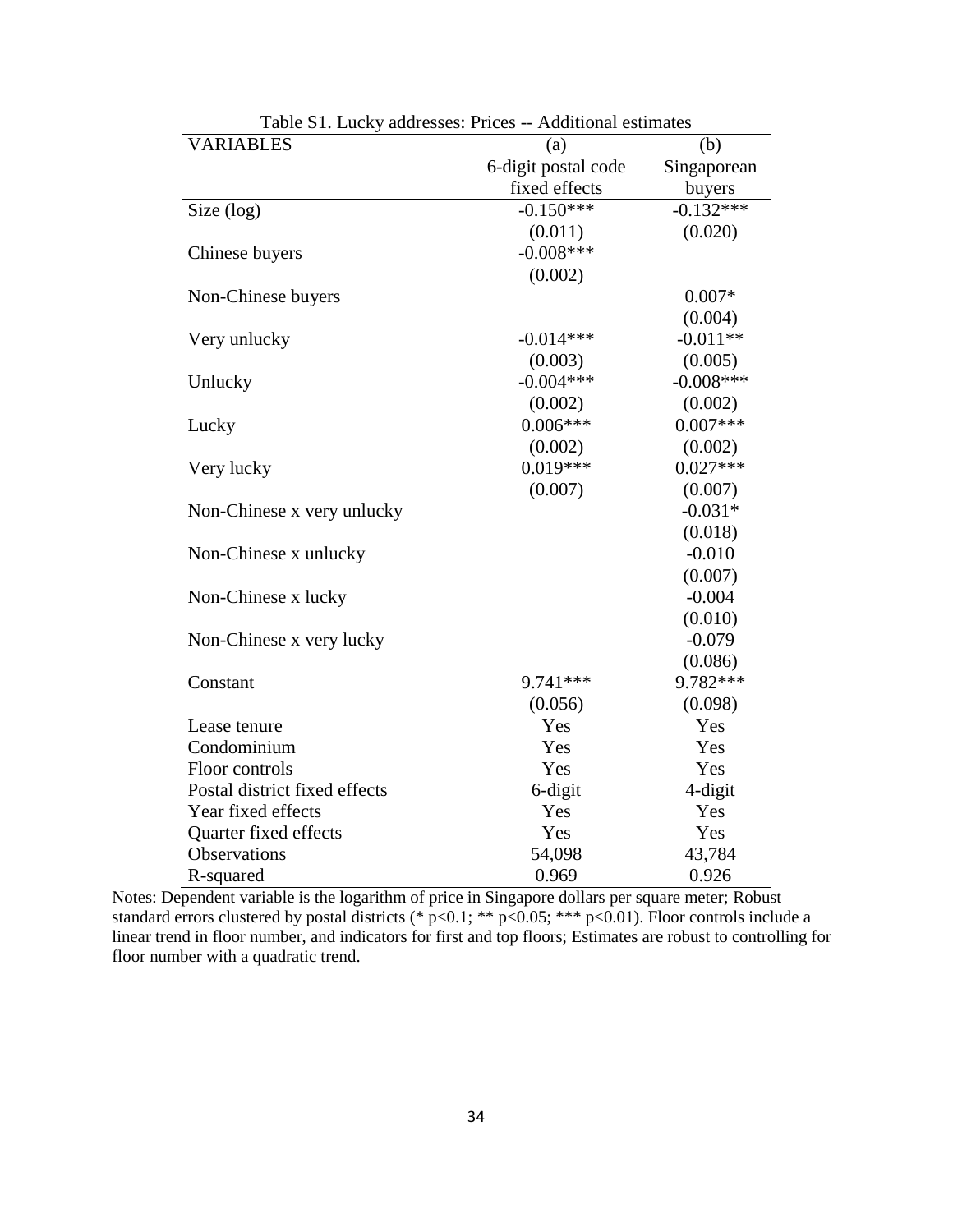| Table S2. Annualized rate of return |                |                |             |  |  |
|-------------------------------------|----------------|----------------|-------------|--|--|
|                                     | (a)            | (b)            | (c)         |  |  |
|                                     | All            | Trim top       | Trim top    |  |  |
| <b>VARIABLES</b>                    |                | & bottom 1%    | & bottom 1% |  |  |
| Very unlucky                        | $-0.002$       | $-0.004$       | $-0.002$    |  |  |
|                                     | (0.008)        | (0.007)        | (0.005)     |  |  |
| Unlucky                             | $-0.002$       | $-0.000$       | 0.000       |  |  |
|                                     | (0.002)        | (0.002)        | (0.001)     |  |  |
| Lucky                               | 0.001          | $-0.002$       | $-0.003**$  |  |  |
|                                     | (0.003)        | (0.002)        | (0.001)     |  |  |
| Very lucky                          | 0.000          | $-0.007$       | $-0.004$    |  |  |
|                                     | (0.011)        | (0.005)        | (0.005)     |  |  |
| Constant                            | $0.176***$     | $0.181***$     | $0.153***$  |  |  |
|                                     | (0.004)        | (0.004)        | (0.014)     |  |  |
| Apartment characteristics           | N <sub>0</sub> | N <sub>0</sub> | Yes         |  |  |
| Year of new sale f.e.               | Yes            | Yes            | Yes         |  |  |
| Quarter of new sale f.e.            | Yes            | Yes            | Yes         |  |  |
| Year of resale f.e.                 | Yes            | Yes            | Yes         |  |  |
| Quarter of resale f.e.              | Yes            | Yes            | Yes         |  |  |
| <b>Observations</b>                 | 5,284          | 5,126          | 5,126       |  |  |
| R-squared                           | 0.465          | 0.476          | 0.702       |  |  |
| Mean of dependent                   | .032           | .028           | .028        |  |  |

Notes: Sample comprises apartments with both new sale and resale transactions between 2000 and 2009; Dependent variable is annualized rate of return; Apartment characteristics include size, floor, legal tenure, condominium, and 4-digit postal code; Robust standard errors clustered by 4-digit postal district (\* p<0.1; \*\* p<0.05; \*\*\* p<0.01).